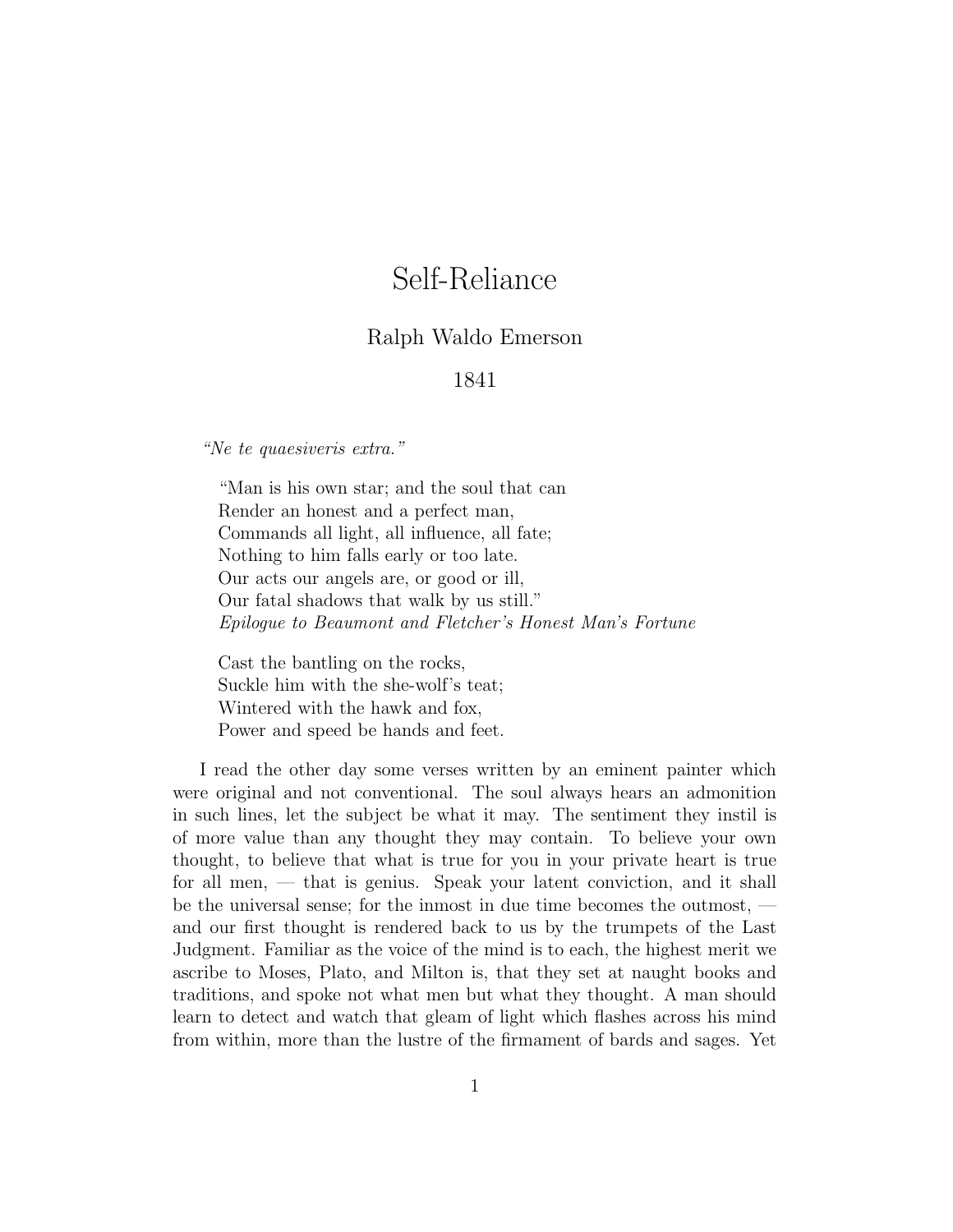he dismisses without notice his thought, because it is his. In every work of genius we recognize our own rejected thoughts: they come back to us with a certain alienated majesty. Great works of art have no more affecting lesson for us than this. They teach us to abide by our spontaneous impression with good-humored inflexibility then most when the whole cry of voices is on the other side. Else, to-morrow a stranger will say with masterly good sense precisely what we have thought and felt all the time, and we shall be forced to take with shame our own opinion from another.

There is a time in every man's education when he arrives at the conviction that envy is ignorance; that imitation is suicide; that he must take himself for better, for worse, as his portion; that though the wide universe is full of good, no kernel of nourishing corn can come to him but through his toil bestowed on that plot of ground which is given to him to till. The power which resides in him is new in nature, and none but he knows what that is which he can do, nor does he know until he has tried. Not for nothing one face, one character, one fact, makes much impression on him, and another none. This sculpture in the memory is not without preestablished harmony. The eye was placed where one ray should fall, that it might testify of that particular ray. We but half express ourselves, and are ashamed of that divine idea which each of us represents. It may be safely trusted as proportionate and of good issues, so it be faithfully imparted, but God will not have his work made manifest by cowards. A man is relieved and gay when he has put his heart into his work and done his best; but what he has said or done otherwise, shall give him no peace. It is a deliverance which does not deliver. In the attempt his genius deserts him; no muse befriends; no invention, no hope.

Trust thyself: every heart vibrates to that iron string. Accept the place the divine providence has found for you, the society of your contemporaries, the connection of events. Great men have always done so, and confided themselves childlike to the genius of their age, betraying their perception that the absolutely trustworthy was seated at their heart, working through their hands, predominating in all their being. And we are now men, and must accept in the highest mind the same transcendent destiny; and not minors and invalids in a protected corner, not cowards fleeing before a revolution, but guides, redeemers, and benefactors, obeying the Almighty effort, and advancing on Chaos and the Dark.

What pretty oracles nature yields us on this text, in the face and behaviour of children, babes, and even brutes! That divided and rebel mind,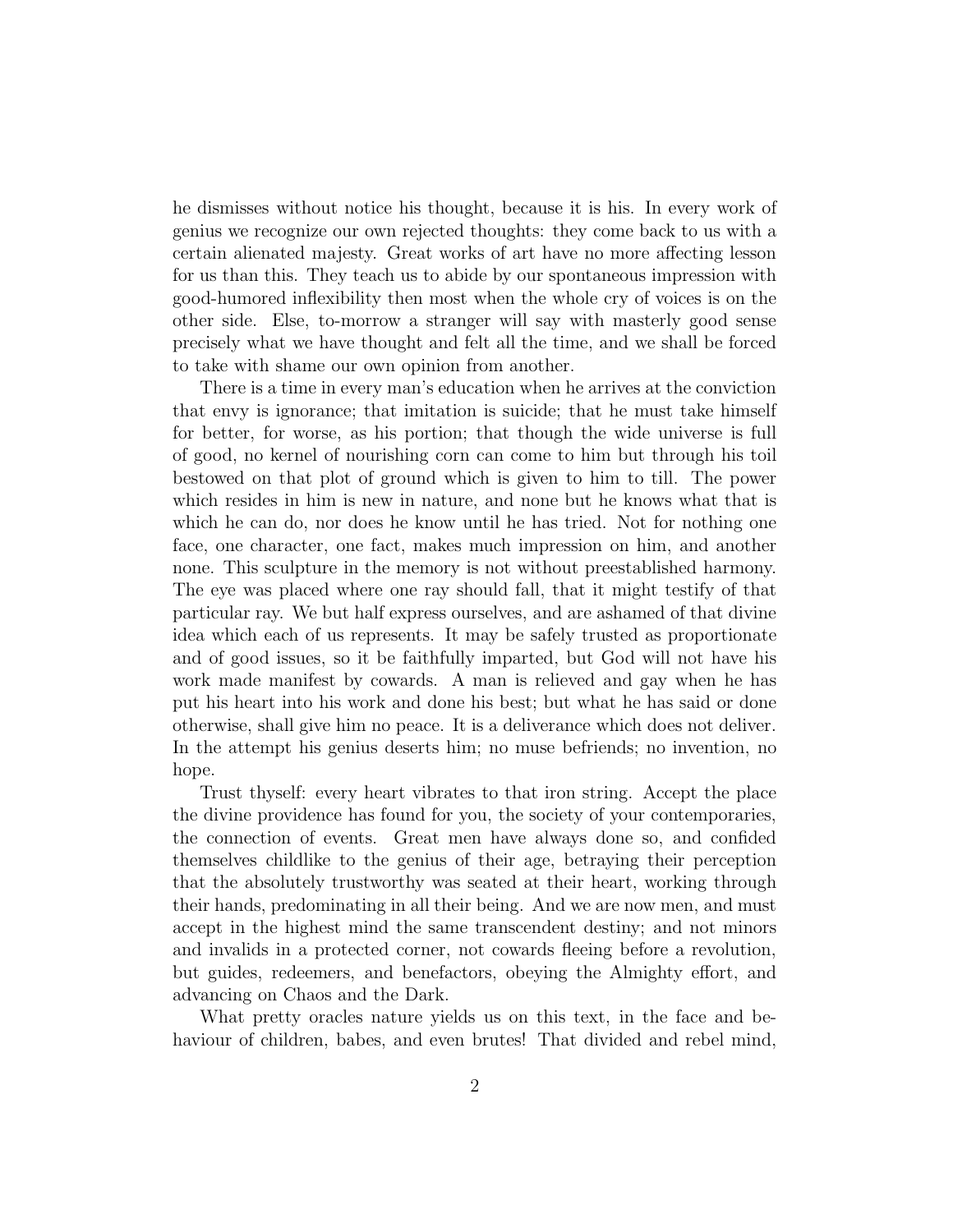that distrust of a sentiment because our arithmetic has computed the strength and means opposed to our purpose, these have not. Their mind being whole, their eye is as yet unconquered, and when we look in their faces, we are disconcerted. Infancy conforms to nobody: all conform to it, so that one babe commonly makes four or five out of the adults who prattle and play to it. So God has armed youth and puberty and manhood no less with its own piquancy and charm, and made it enviable and gracious and its claims not to be put by, if it will stand by itself. Do not think the youth has no force, because he cannot speak to you and me. Hark! in the next room his voice is sufficiently clear and emphatic. It seems he knows how to speak to his contemporaries. Bashful or bold, then, he will know how to make us seniors very unnecessary.

The nonchalance of boys who are sure of a dinner, and would disdain as much as a lord to do or say aught to conciliate one, is the healthy attitude of human nature. A boy is in the parlour what the pit is in the playhouse; independent, irresponsible, looking out from his corner on such people and facts as pass by, he tries and sentences them on their merits, in the swift, summary way of boys, as good, bad, interesting, silly, eloquent, troublesome. He cumbers himself never about consequences, about interests: he gives an independent, genuine verdict. You must court him: he does not court you. But the man is, as it were, clapped into jail by his consciousness. As soon as he has once acted or spoken with eclat, he is a committed person, watched by the sympathy or the hatred of hundreds, whose affections must now enter into his account. There is no Lethe for this. Ah, that he could pass again into his neutrality! Who can thus avoid all pledges, and having observed, observe again from the same unaffected, unbiased, unbribable, unaffrighted innocence, must always be formidable. He would utter opinions on all passing affairs, which being seen to be not private, but necessary, would sink like darts into the ear of men, and put them in fear.

These are the voices which we hear in solitude, but they grow faint and inaudible as we enter into the world. Society everywhere is in conspiracy against the manhood of every one of its members. Society is a joint-stock company, in which the members agree, for the better securing of his bread to each shareholder, to surrender the liberty and culture of the eater. The virtue in most request is conformity. Self-reliance is its aversion. It loves not realities and creators, but names and customs.

Whoso would be a man must be a nonconformist. He who would gather immortal palms must not be hindered by the name of goodness, but must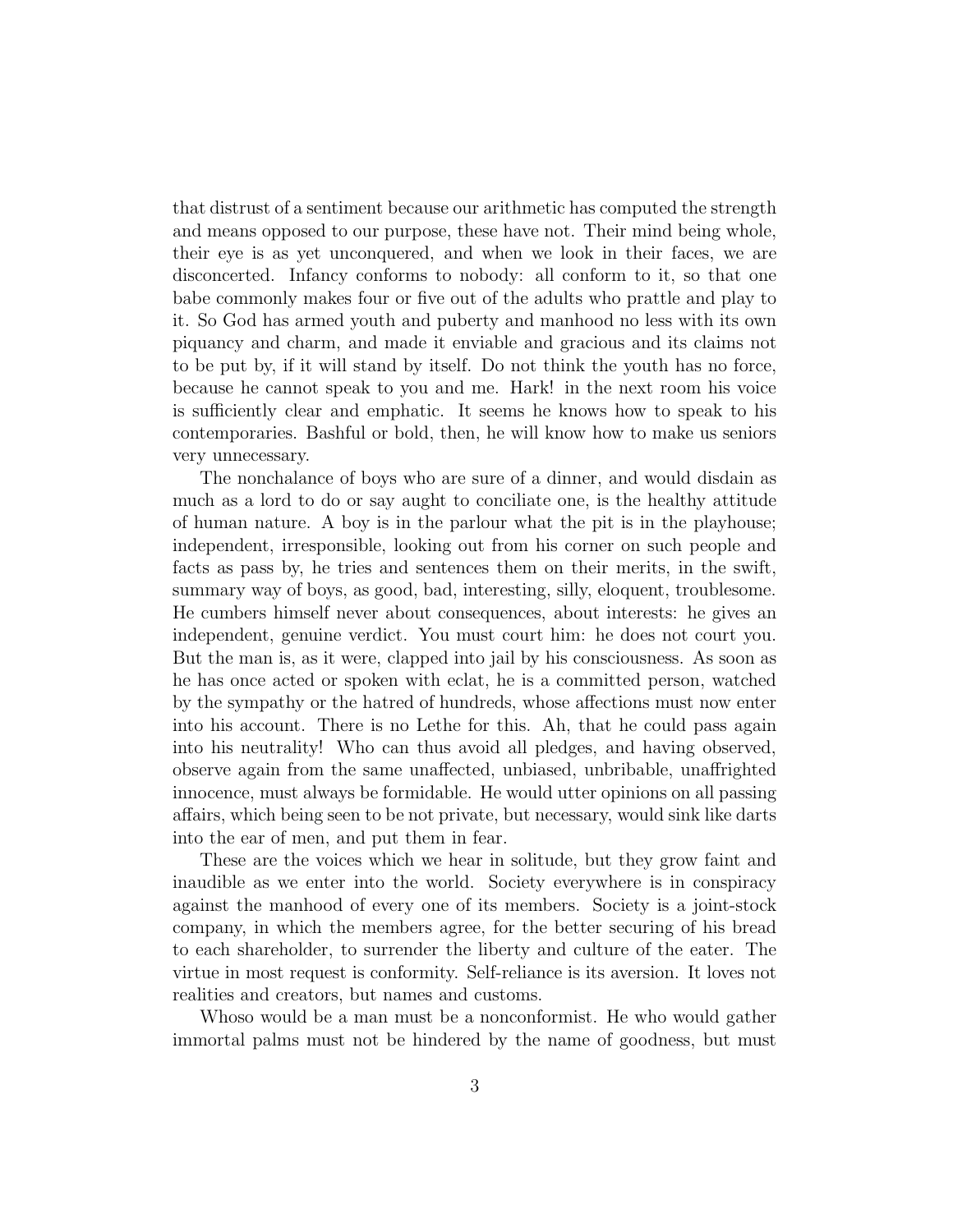explore if it be goodness. Nothing is at last sacred but the integrity of your own mind. Absolve you to yourself, and you shall have the suffrage of the world. I remember an answer which when quite young I was prompted to make to a valued adviser, who was wont to importune me with the dear old doctrines of the church. On my saying, What have I to do with the sacredness of traditions, if I live wholly from within? my friend suggested, — "But these impulses may be from below, not from above." I replied, "They do not seem to me to be such; but if I am the Devil's child, I will live then from the Devil." No law can be sacred to me but that of my nature. Good and bad are but names very readily transferable to that or this; the only right is what is after my constitution, the only wrong what is against it. A man is to carry himself in the presence of all opposition, as if every thing were titular and ephemeral but he. I am ashamed to think how easily we capitulate to badges and names, to large societies and dead institutions. Every decent and well-spoken individual affects and sways me more than is right. I ought to go upright and vital, and speak the rude truth in all ways. If malice and vanity wear the coat of philanthropy, shall that pass? If an angry bigot assumes this bountiful cause of Abolition, and comes to me with his last news from Barbadoes, why should I not say to him, 'Go love thy infant; love thy wood-chopper: be good-natured and modest: have that grace; and never varnish your hard, uncharitable ambition with this incredible tenderness for black folk a thousand miles off. Thy love afar is spite at home.' Rough and graceless would be such greeting, but truth is handsomer than the affectation of love. Your goodness must have some edge to it, — else it is none. The doctrine of hatred must be preached as the counteraction of the doctrine of love when that pules and whines. I shun father and mother and wife and brother, when my genius calls me. I would write on the lintels of the door-post, *Whim*. I hope it is somewhat better than whim at last, but we cannot spend the day in explanation. Expect me not to show cause why I seek or why I exclude company. Then, again, do not tell me, as a good man did to-day, of my obligation to put all poor men in good situations. Are they  $my$  poor? I tell thee, thou foolish philanthropist, that I grudge the dollar, the dime, the cent, I give to such men as do not belong to me and to whom I do not belong. There is a class of persons to whom by all spiritual affinity I am bought and sold; for them I will go to prison, if need be; but your miscellaneous popular charities; the education at college of fools; the building of meeting-houses to the vain end to which many now stand; alms to sots; and the thousandfold Relief Societies; — though I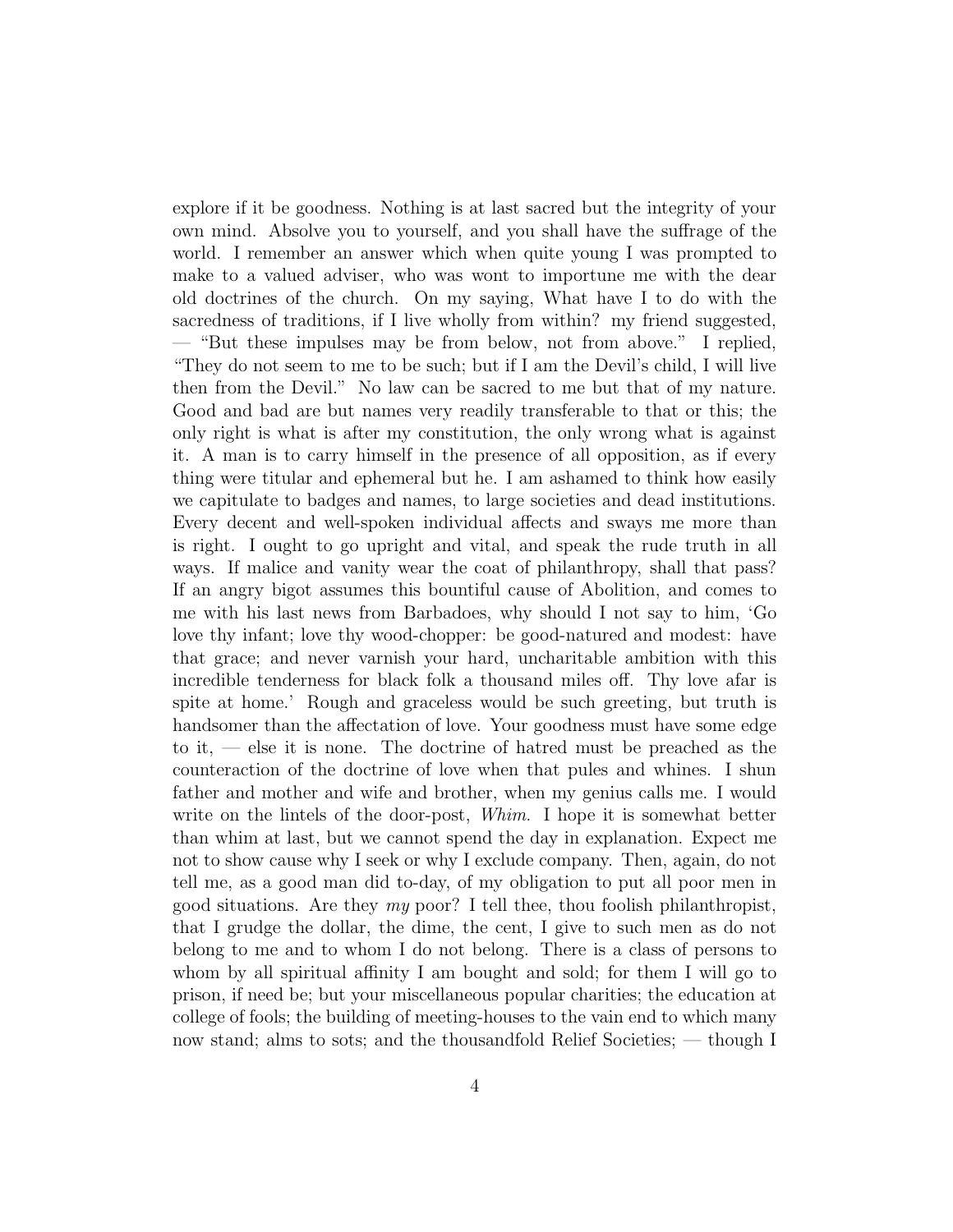confess with shame I sometimes succumb and give the dollar, it is a wicked dollar which by and by I shall have the manhood to withhold.

Virtues are, in the popular estimate, rather the exception than the rule. There is the man and his virtues. Men do what is called a good action, as some piece of courage or charity, much as they would pay a fine in expiation of daily non-appearance on parade. Their works are done as an apology or extenuation of their living in the world, — as invalids and the insane pay a high board. Their virtues are penances. I do not wish to expiate, but to live. My life is for itself and not for a spectacle. I much prefer that it should be of a lower strain, so it be genuine and equal, than that it should be glittering and unsteady. I wish it to be sound and sweet, and not to need diet and bleeding. I ask primary evidence that you are a man, and refuse this appeal from the man to his actions. I know that for myself it makes no difference whether I do or forbear those actions which are reckoned excellent. I cannot consent to pay for a privilege where I have intrinsic right. Few and mean as my gifts may be, I actually am, and do not need for my own assurance or the assurance of my fellows any secondary testimony.

What I must do is all that concerns me, not what the people think. This rule, equally arduous in actual and in intellectual life, may serve for the whole distinction between greatness and meanness. It is the harder, because you will always find those who think they know what is your duty better than you know it. It is easy in the world to live after the world's opinion; it is easy in solitude to live after our own; but the great man is he who in the midst of the crowd keeps with perfect sweetness the independence of solitude.

The objection to conforming to usages that have become dead to you is, that it scatters your force. It loses your time and blurs the impression of your character. If you maintain a dead church, contribute to a dead Bible-society, vote with a great party either for the government or against it, spread your table like base housekeepers, — under all these screens I have difficulty to detect the precise man you are. And, of course, so much force is withdrawn from your proper life. But do your work, and I shall know you. Do your work, and you shall reinforce yourself. A man must consider what a blindman's-buff is this game of conformity. If I know your sect, I anticipate your argument. I hear a preacher announce for his text and topic the expediency of one of the institutions of his church. Do I not know beforehand that not possibly can he say a new and spontaneous word? Do I not know that, with all this ostentation of examining the grounds of the institution, he will do no such thing? Do I not know that he is pledged to himself not to look but at one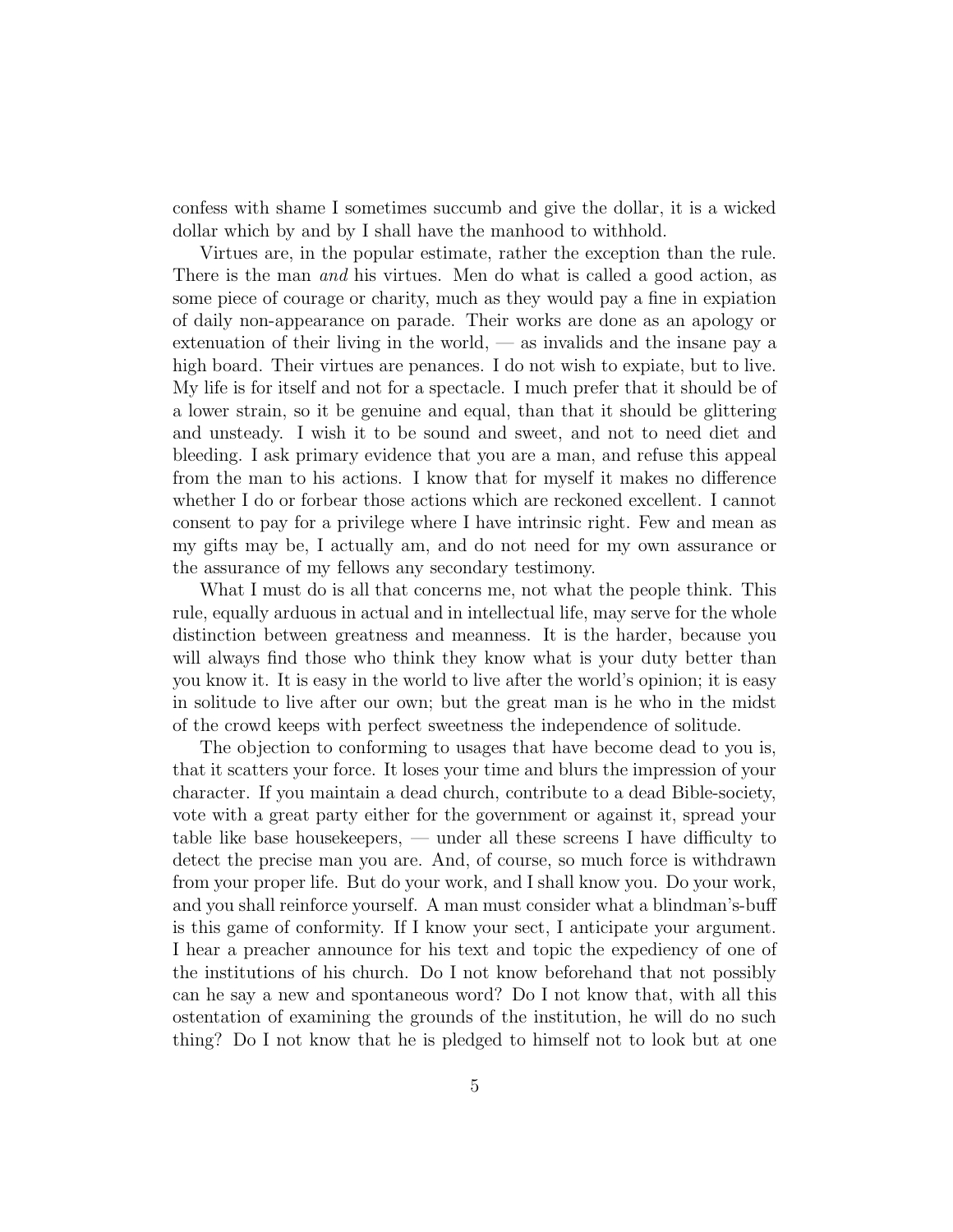side, — the permitted side, not as a man, but as a parish minister? He is a retained attorney, and these airs of the bench are the emptiest affectation. Well, most men have bound their eyes with one or another handkerchief, and attached themselves to some one of these communities of opinion. This conformity makes them not false in a few particulars, authors of a few lies, but false in all particulars. Their every truth is not quite true. Their two is not the real two, their four not the real four; so that every word they say chagrins us, and we know not where to begin to set them right. Meantime nature is not slow to equip us in the prison-uniform of the party to which we adhere. We come to wear one cut of face and figure, and acquire by degrees the gentlest asinine expression. There is a mortifying experience in particular, which does not fail to wreak itself also in the general history; I mean "the foolish face of praise," the forced smile which we put on in company where we do not feel at ease in answer to conversation which does not interest us. The muscles, not spontaneously moved, but moved by a low usurping wilfulness, grow tight about the outline of the face with the most disagreeable sensation.

For nonconformity the world whips you with its displeasure. And therefore a man must know how to estimate a sour face. The by-standers look askance on him in the public street or in the friend's parlour. If this aversation had its origin in contempt and resistance like his own, he might well go home with a sad countenance; but the sour faces of the multitude, like their sweet faces, have no deep cause, but are put on and off as the wind blows and a newspaper directs. Yet is the discontent of the multitude more formidable than that of the senate and the college. It is easy enough for a firm man who knows the world to brook the rage of the cultivated classes. Their rage is decorous and prudent, for they are timid as being very vulnerable themselves. But when to their feminine rage the indignation of the people is added, when the ignorant and the poor are aroused, when the unintelligent brute force that lies at the bottom of society is made to growl and mow, it needs the habit of magnanimity and religion to treat it godlike as a trifle of no concernment.

The other terror that scares us from self-trust is our consistency; a reverence for our past act or word, because the eyes of others have no other data for computing our orbit than our past acts, and we are loath to disappoint them.

But why should you keep your head over your shoulder? Why drag about this corpse of your memory, lest you contradict somewhat you have stated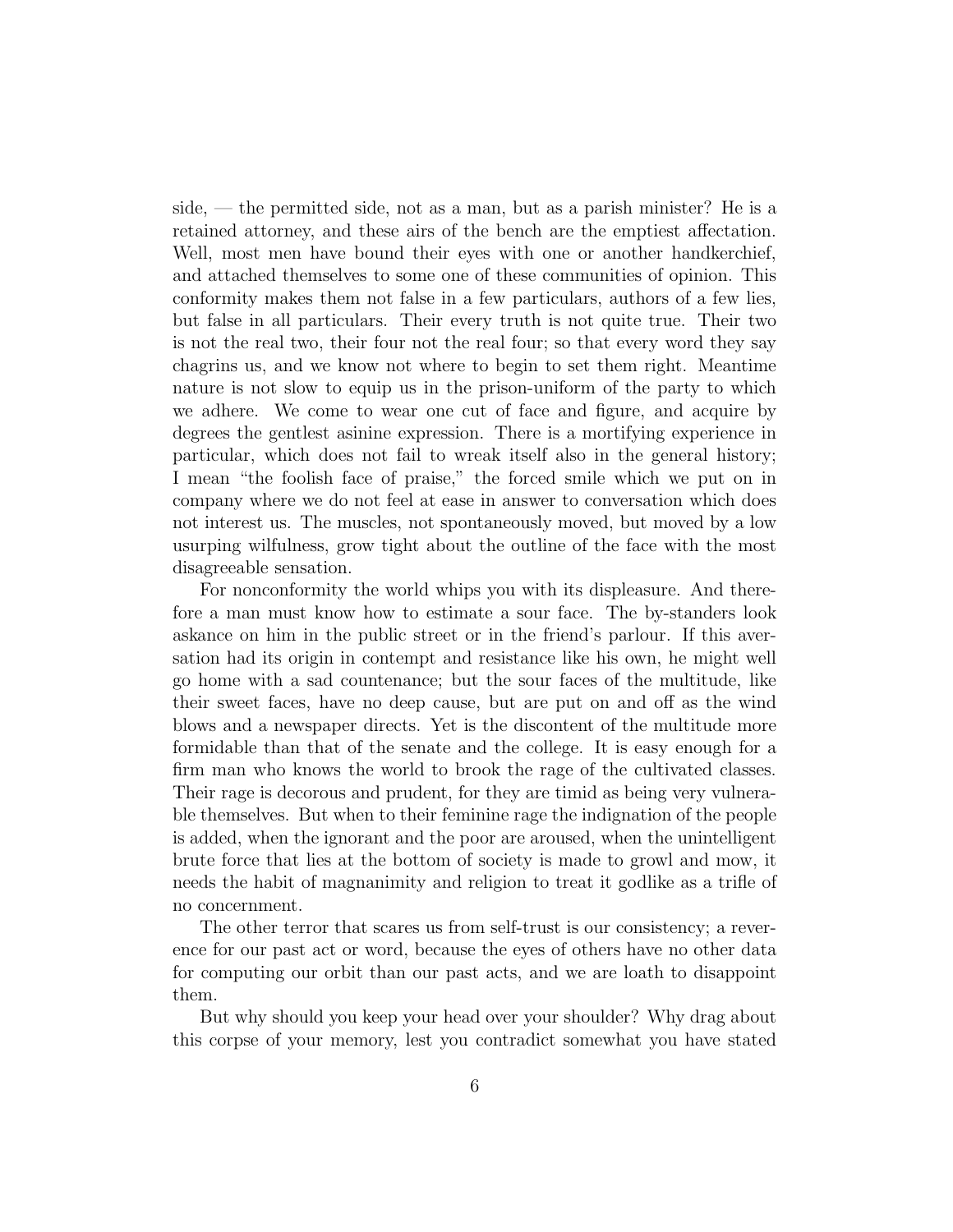in this or that public place? Suppose you should contradict yourself; what then? It seems to be a rule of wisdom never to rely on your memory alone, scarcely even in acts of pure memory, but to bring the past for judgment into the thousand-eyed present, and live ever in a new day. In your metaphysics you have denied personality to the Deity: yet when the devout motions of the soul come, yield to them heart and life, though they should clothe God with shape and color. Leave your theory, as Joseph his coat in the hand of the harlot, and flee.

A foolish consistency is the hobgoblin of little minds, adored by little statesmen and philosophers and divines. With consistency a great soul has simply nothing to do. He may as well concern himself with his shadow on the wall. Speak what you think now in hard words, and to-morrow speak what to-morrow thinks in hard words again, though it contradict every thing you said to-day.  $-$  'Ah, so you shall be sure to be misunderstood.'  $-$  Is it so bad, then, to be misunderstood? Pythagoras was misunderstood, and Socrates, and Jesus, and Luther, and Copernicus, and Galileo, and Newton, and every pure and wise spirit that ever took flesh. To be great is to be misunderstood.

I suppose no man can violate his nature. All the sallies of his will are rounded in by the law of his being, as the inequalities of Andes and Himmaleh are insignificant in the curve of the sphere. Nor does it matter how you gauge and try him. A character is like an acrostic or Alexandrian stanza; — read it forward, backward, or across, it still spells the same thing. In this pleasing, contrite wood-life which God allows me, let me record day by day my honest thought without prospect or retrospect, and, I cannot doubt, it will be found symmetrical, though I mean it not, and see it not. My book should smell of pines and resound with the hum of insects. The swallow over my window should interweave that thread or straw he carries in his bill into my web also. We pass for what we are. Character teaches above our wills. Men imagine that they communicate their virtue or vice only by overt actions, and do not see that virtue or vice emit a breath every moment.

There will be an agreement in whatever variety of actions, so they be each honest and natural in their hour. For of one will, the actions will be harmonious, however unlike they seem. These varieties are lost sight of at a little distance, at a little height of thought. One tendency unites them all. The voyage of the best ship is a zigzag line of a hundred tacks. See the line from a sufficient distance, and it straightens itself to the average tendency. Your genuine action will explain itself, and will explain your other genuine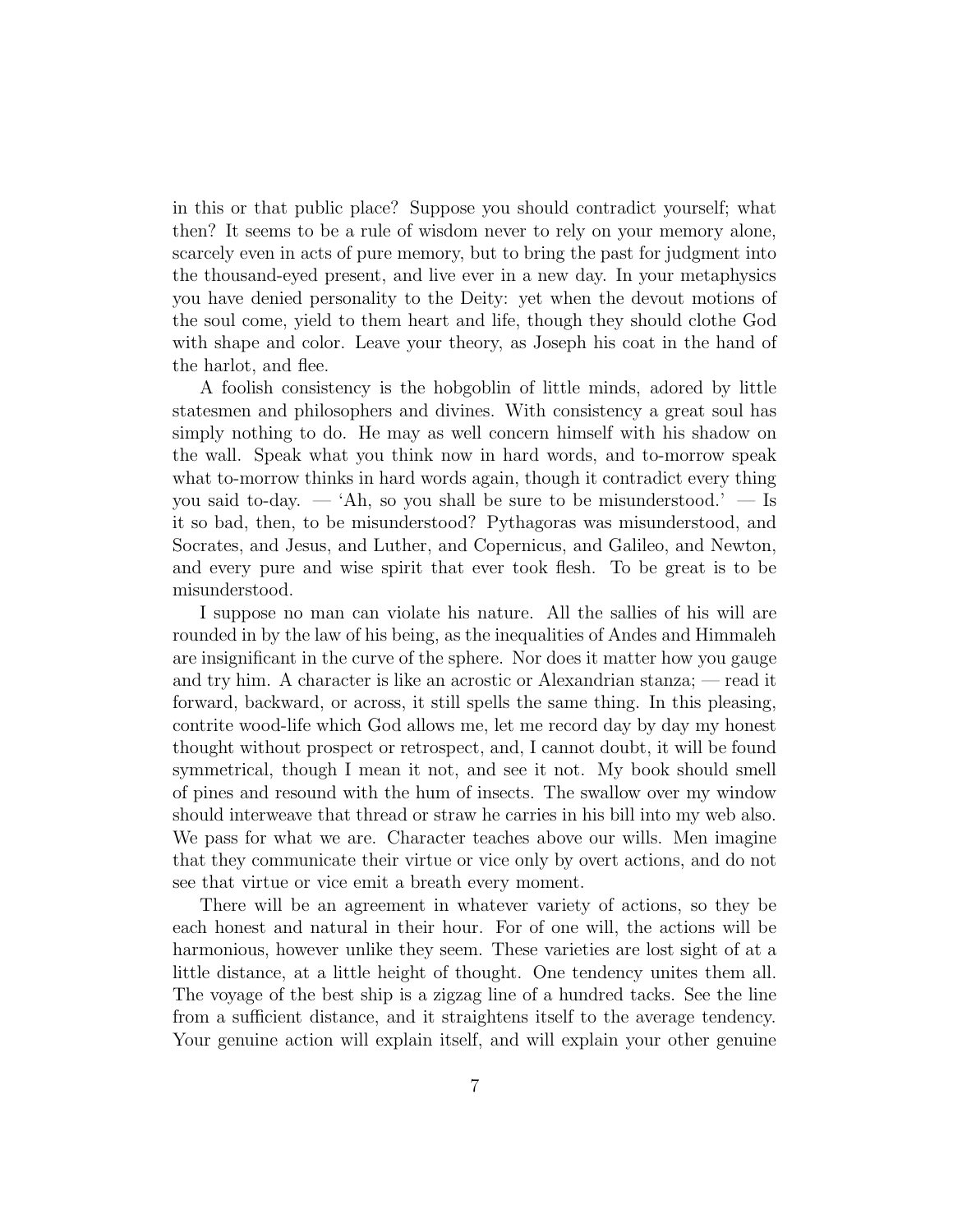actions. Your conformity explains nothing. Act singly, and what you have already done singly will justify you now. Greatness appeals to the future. If I can be firm enough to-day to do right, and scorn eyes, I must have done so much right before as to defend me now. Be it how it will, do right now. Always scorn appearances, and you always may. The force of character is cumulative. All the foregone days of virtue work their health into this. What makes the majesty of the heroes of the senate and the field, which so fills the imagination? The consciousness of a train of great days and victories behind. They shed an united light on the advancing actor. He is attended as by a visible escort of angels. That is it which throws thunder into Chatham's voice, and dignity into Washington's port, and America into Adams's eye. Honor is venerable to us because it is no ephemeris. It is always ancient virtue. We worship it to-day because it is not of to-day. We love it and pay it homage, because it is not a trap for our love and homage, but is selfdependent, self-derived, and therefore of an old immaculate pedigree, even if shown in a young person.

I hope in these days we have heard the last of conformity and consistency. Let the words be gazetted and ridiculous henceforward. Instead of the gong for dinner, let us hear a whistle from the Spartan fife. Let us never bow and apologize more. A great man is coming to eat at my house. I do not wish to please him; I wish that he should wish to please me. I will stand here for humanity, and though I would make it kind, I would make it true. Let us affront and reprimand the smooth mediocrity and squalid contentment of the times, and hurl in the face of custom, and trade, and office, the fact which is the upshot of all history, that there is a great responsible Thinker and Actor working wherever a man works; that a true man belongs to no other time or place, but is the centre of things. Where he is, there is nature. He measures you, and all men, and all events. Ordinarily, every body in society reminds us of somewhat else, or of some other person. Character, reality, reminds you of nothing else; it takes place of the whole creation. The man must be so much, that he must make all circumstances indifferent. Every true man is a cause, a country, and an age; requires infinite spaces and numbers and time fully to accomplish his design; — and posterity seem to follow his steps as a train of clients. A man Caesar is born, and for ages after we have a Roman Empire. Christ is born, and millions of minds so grow and cleave to his genius, that he is confounded with virtue and the possible of man. An institution is the lengthened shadow of one man; as, Monachism, of the Hermit Antony; the Reformation, of Luther; Quakerism, of Fox; Methodism,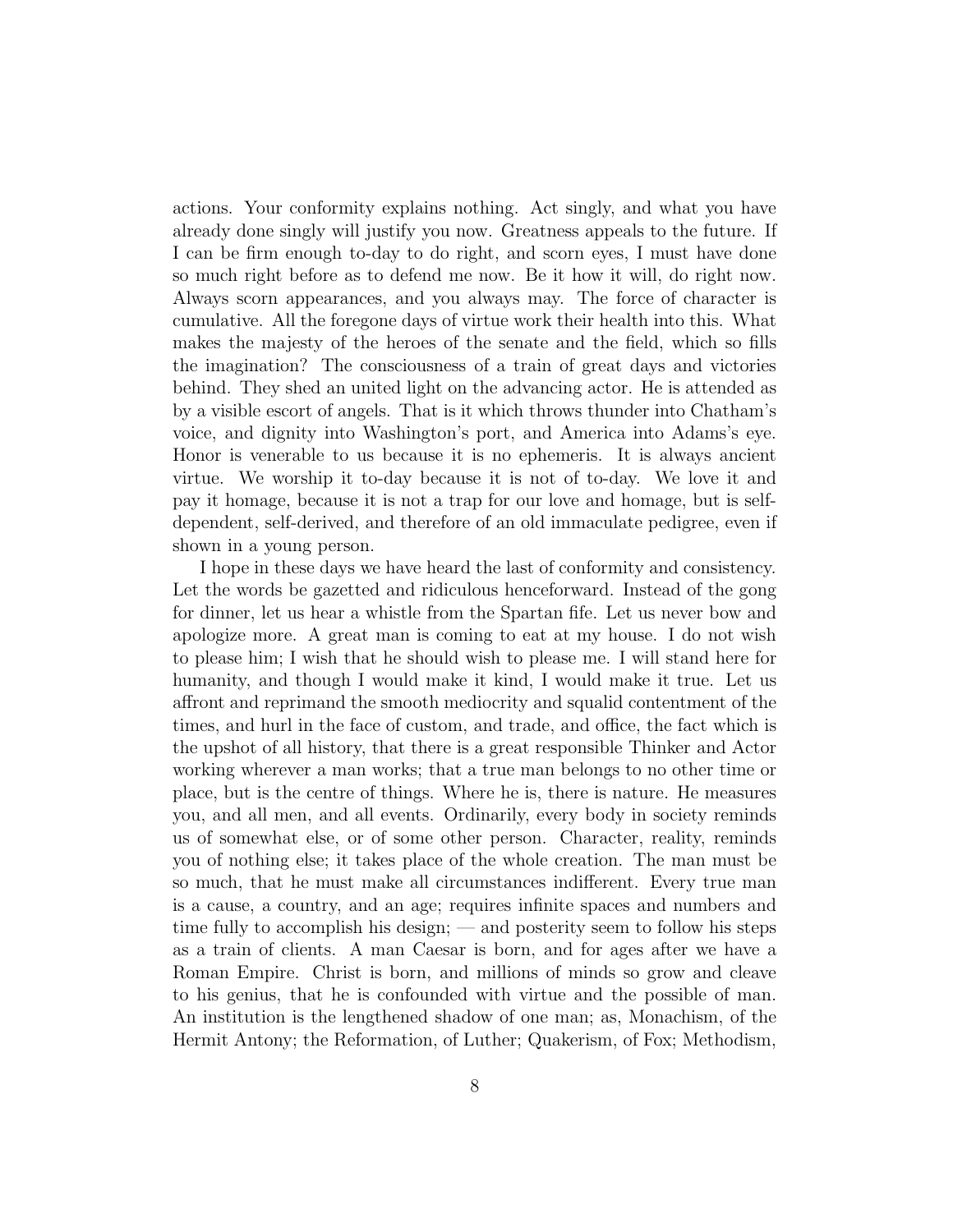of Wesley; Abolition, of Clarkson. Scipio, Milton called "the height of Rome"; and all history resolves itself very easily into the biography of a few stout and earnest persons.

Let a man then know his worth, and keep things under his feet. Let him not peep or steal, or skulk up and down with the air of a charity-boy, a bastard, or an interloper, in the world which exists for him. But the man in the street, finding no worth in himself which corresponds to the force which built a tower or sculptured a marble god, feels poor when he looks on these. To him a palace, a statue, or a costly book have an alien and forbidding air, much like a gay equipage, and seem to say like that, 'Who are you, Sir?' Yet they all are his, suitors for his notice, petitioners to his faculties that they will come out and take possession. The picture waits for my verdict: it is not to command me, but I am to settle its claims to praise. That popular fable of the sot who was picked up dead drunk in the street, carried to the duke's house, washed and dressed and laid in the duke's bed, and, on his waking, treated with all obsequious ceremony like the duke, and assured that he had been insane, owes its popularity to the fact, that it symbolizes so well the state of man, who is in the world a sort of sot, but now and then wakes up, exercises his reason, and finds himself a true prince.

Our reading is mendicant and sycophantic. In history, our imagination plays us false. Kingdom and lordship, power and estate, are a gaudier vocabulary than private John and Edward in a small house and common day's work; but the things of life are the same to both; the sum total of both is the same. Why all this deference to Alfred, and Scanderbeg, and Gustavus? Suppose they were virtuous; did they wear out virtue? As great a stake depends on your private act to-day, as followed their public and renowned steps. When private men shall act with original views, the lustre will be transferred from the actions of kings to those of gentlemen.

The world has been instructed by its kings, who have so magnetized the eyes of nations. It has been taught by this colossal symbol the mutual reverence that is due from man to man. The joyful loyalty with which men have everywhere suffered the king, the noble, or the great proprietor to walk among them by a law of his own, make his own scale of men and things, and reverse theirs, pay for benefits not with money but with honor, and represent the law in his person, was the hieroglyphic by which they obscurely signified their consciousness of their own right and comeliness, the right of every man.

The magnetism which all original action exerts is explained when we inquire the reason of self-trust. Who is the Trustee? What is the aboriginal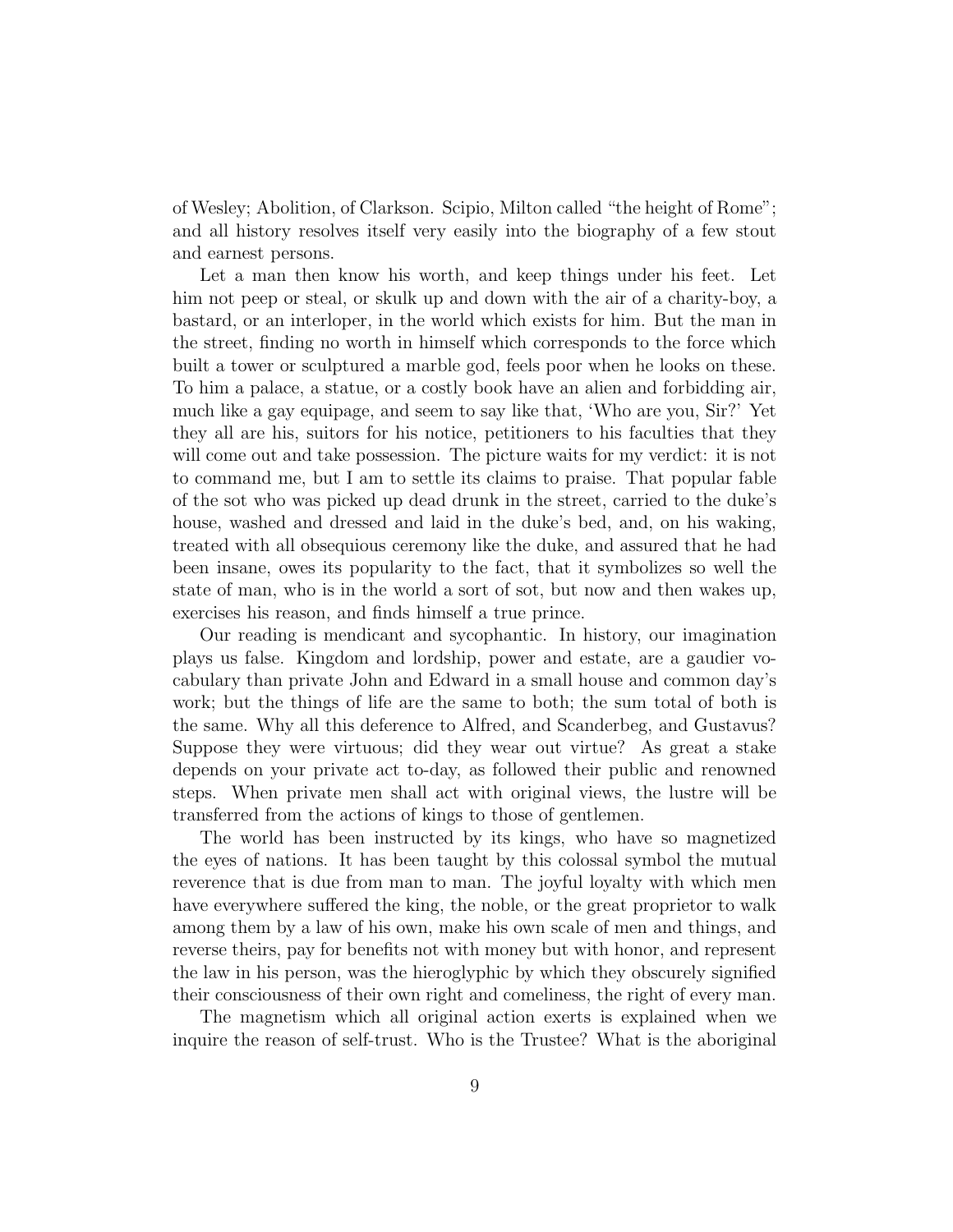Self, on which a universal reliance may be grounded? What is the nature and power of that science-baffling star, without parallax, without calculable elements, which shoots a ray of beauty even into trivial and impure actions, if the least mark of independence appear? The inquiry leads us to that source, at once the essence of genius, of virtue, and of life, which we call Spontaneity or Instinct. We denote this primary wisdom as Intuition, whilst all later teachings are tuitions. In that deep force, the last fact behind which analysis cannot go, all things find their common origin. For, the sense of being which in calm hours rises, we know not how, in the soul, is not diverse from things, from space, from light, from time, from man, but one with them, and proceeds obviously from the same source whence their life and being also proceed. We first share the life by which things exist, and afterwards see them as appearances in nature, and forget that we have shared their cause. Here is the fountain of action and of thought. Here are the lungs of that inspiration which giveth man wisdom, and which cannot be denied without impiety and atheism. We lie in the lap of immense intelligence, which makes us receivers of its truth and organs of its activity. When we discern justice, when we discern truth, we do nothing of ourselves, but allow a passage to its beams. If we ask whence this comes, if we seek to pry into the soul that causes, all philosophy is at fault. Its presence or its absence is all we can affirm. Every man discriminates between the voluntary acts of his mind, and his involuntary perceptions, and knows that to his involuntary perceptions a perfect faith is due. He may err in the expression of them, but he knows that these things are so, like day and night, not to be disputed. My wilful actions and acquisitions are but roving; — the idlest reverie, the faintest native emotion, command my curiosity and respect. Thoughtless people contradict as readily the statement of perceptions as of opinions, or rather much more readily; for, they do not distinguish between perception and notion. They fancy that I choose to see this or that thing. But perception is not whimsical, but fatal. If I see a trait, my children will see it after me, and in course of time, all mankind, — although it may chance that no one has seen it before me. For my perception of it is as much a fact as the sun.

The relations of the soul to the divine spirit are so pure, that it is profane to seek to interpose helps. It must be that when God speaketh he should communicate, not one thing, but all things; should fill the world with his voice; should scatter forth light, nature, time, souls, from the centre of the present thought; and new date and new create the whole. Whenever a mind is simple, and receives a divine wisdom, old things pass away, — means,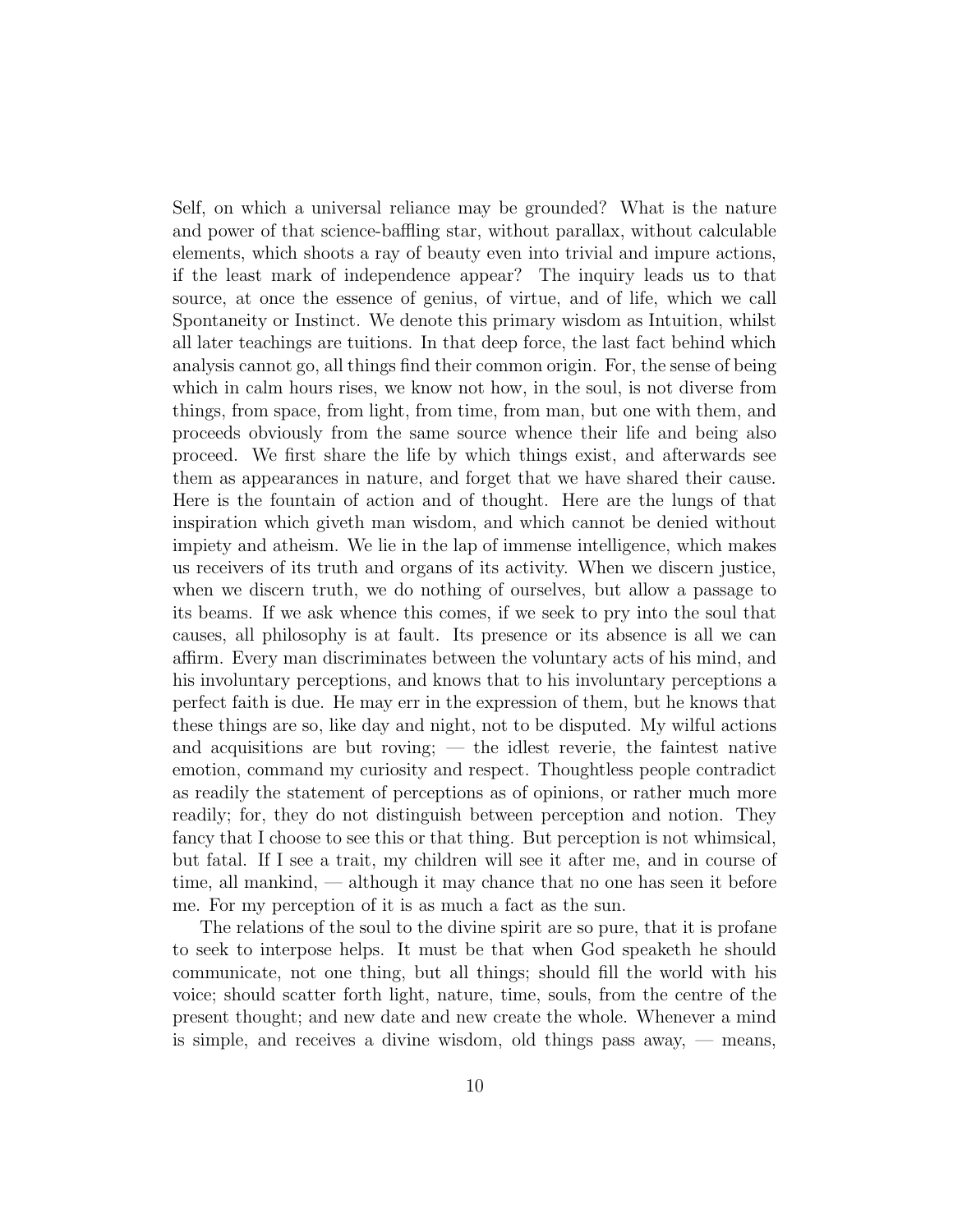teachers, texts, temples fall; it lives now, and absorbs past and future into the present hour. All things are made sacred by relation to it, — one as much as another. All things are dissolved to their centre by their cause, and, in the universal miracle, petty and particular miracles disappear. If, therefore, a man claims to know and speak of God, and carries you backward to the phraseology of some old mouldered nation in another country, in another world, believe him not. Is the acorn better than the oak which is its fulness and completion? Is the parent better than the child into whom he has cast his ripened being? Whence, then, this worship of the past? The centuries are conspirators against the sanity and authority of the soul. Time and space are but physiological colors which the eye makes, but the soul is light; where it is, is day; where it was, is night; and history is an impertinence and an injury, if it be any thing more than a cheerful apologue or parable of my being and becoming.

Man is timid and apologetic; he is no longer upright; he dares not say 'I think,' 'I am,' but quotes some saint or sage. He is ashamed before the blade of grass or the blowing rose. These roses under my window make no reference to former roses or to better ones; they are for what they are; they exist with God to-day. There is no time to them. There is simply the rose; it is perfect in every moment of its existence. Before a leaf-bud has burst, its whole life acts; in the full-blown flower there is no more; in the leafless root there is no less. Its nature is satisfied, and it satisfies nature, in all moments alike. But man postpones or remembers; he does not live in the present, but with reverted eye laments the past, or, heedless of the riches that surround him, stands on tiptoe to foresee the future. He cannot be happy and strong until he too lives with nature in the present, above time.

This should be plain enough. Yet see what strong intellects dare not yet hear God himself, unless he speak the phraseology of I know not what David, or Jeremiah, or Paul. We shall not always set so great a price on a few texts, on a few lives. We are like children who repeat by rote the sentences of grandames and tutors, and, as they grow older, of the men of talents and character they chance to see, — painfully recollecting the exact words they spoke; afterwards, when they come into the point of view which those had who uttered these sayings, they understand them, and are willing to let the words go; for, at any time, they can use words as good when occasion comes. If we live truly, we shall see truly. It is as easy for the strong man to be strong, as it is for the weak to be weak. When we have new perception, we shall gladly disburden the memory of its hoarded treasures as old rubbish.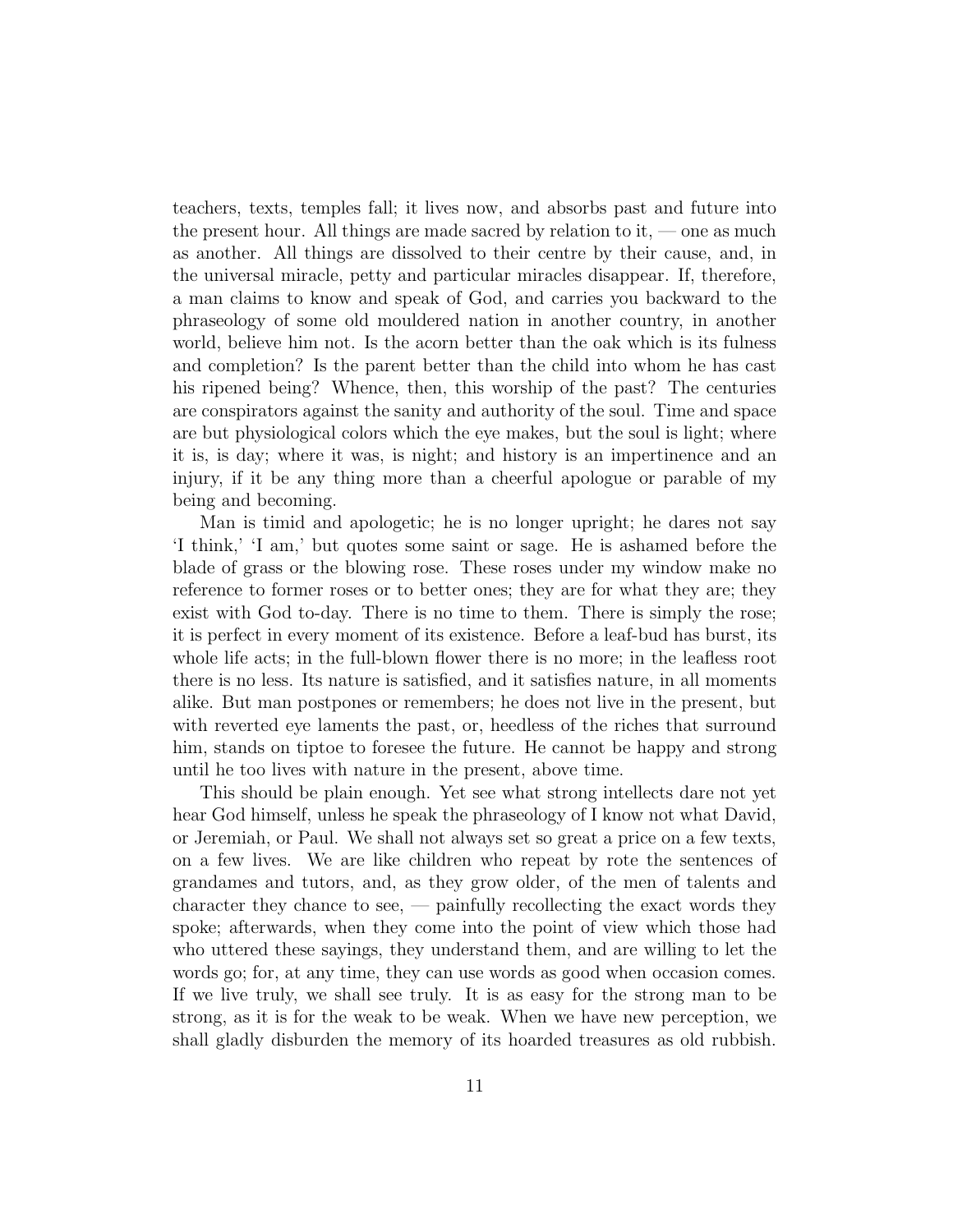When a man lives with God, his voice shall be as sweet as the murmur of the brook and the rustle of the corn.

And now at last the highest truth on this subject remains unsaid; probably cannot be said; for all that we say is the far-off remembering of the intuition. That thought, by what I can now nearest approach to say it, is this. When good is near you, when you have life in yourself, it is not by any known or accustomed way; you shall not discern the foot-prints of any other; you shall not see the face of man; you shall not hear any name; the way, the thought, the good, shall be wholly strange and new. It shall exclude example and experience. You take the way from man, not to man. All persons that ever existed are its forgotten ministers. Fear and hope are alike beneath it. There is somewhat low even in hope. In the hour of vision, there is nothing that can be called gratitude, nor properly joy. The soul raised over passion beholds identity and eternal causation, perceives the self-existence of Truth and Right, and calms itself with knowing that all things go well. Vast spaces of nature, the Atlantic Ocean, the South Sea, — long intervals of time, years, centuries, — are of no account. This which I think and feel underlay every former state of life and circumstances, as it does underlie my present, and what is called life, and what is called death.

Life only avails, not the having lived. Power ceases in the instant of repose; it resides in the moment of transition from a past to a new state, in the shooting of the gulf, in the darting to an aim. This one fact the world hates, that the soul *becomes*; for that for ever degrades the past, turns all riches to poverty, all reputation to a shame, confounds the saint with the rogue, shoves Jesus and Judas equally aside. Why, then, do we prate of selfreliance? Inasmuch as the soul is present, there will be power not confident but agent. To talk of reliance is a poor external way of speaking. Speak rather of that which relies, because it works and is. Who has more obedience than I masters me, though he should not raise his finger. Round him I must revolve by the gravitation of spirits. We fancy it rhetoric, when we speak of eminent virtue. We do not yet see that virtue is Height, and that a man or a company of men, plastic and permeable to principles, by the law of nature must overpower and ride all cities, nations, kings, rich men, poets, who are not.

This is the ultimate fact which we so quickly reach on this, as on every topic, the resolution of all into the ever-blessed ONE. Self-existence is the attribute of the Supreme Cause, and it constitutes the measure of good by the degree in which it enters into all lower forms. All things real are so by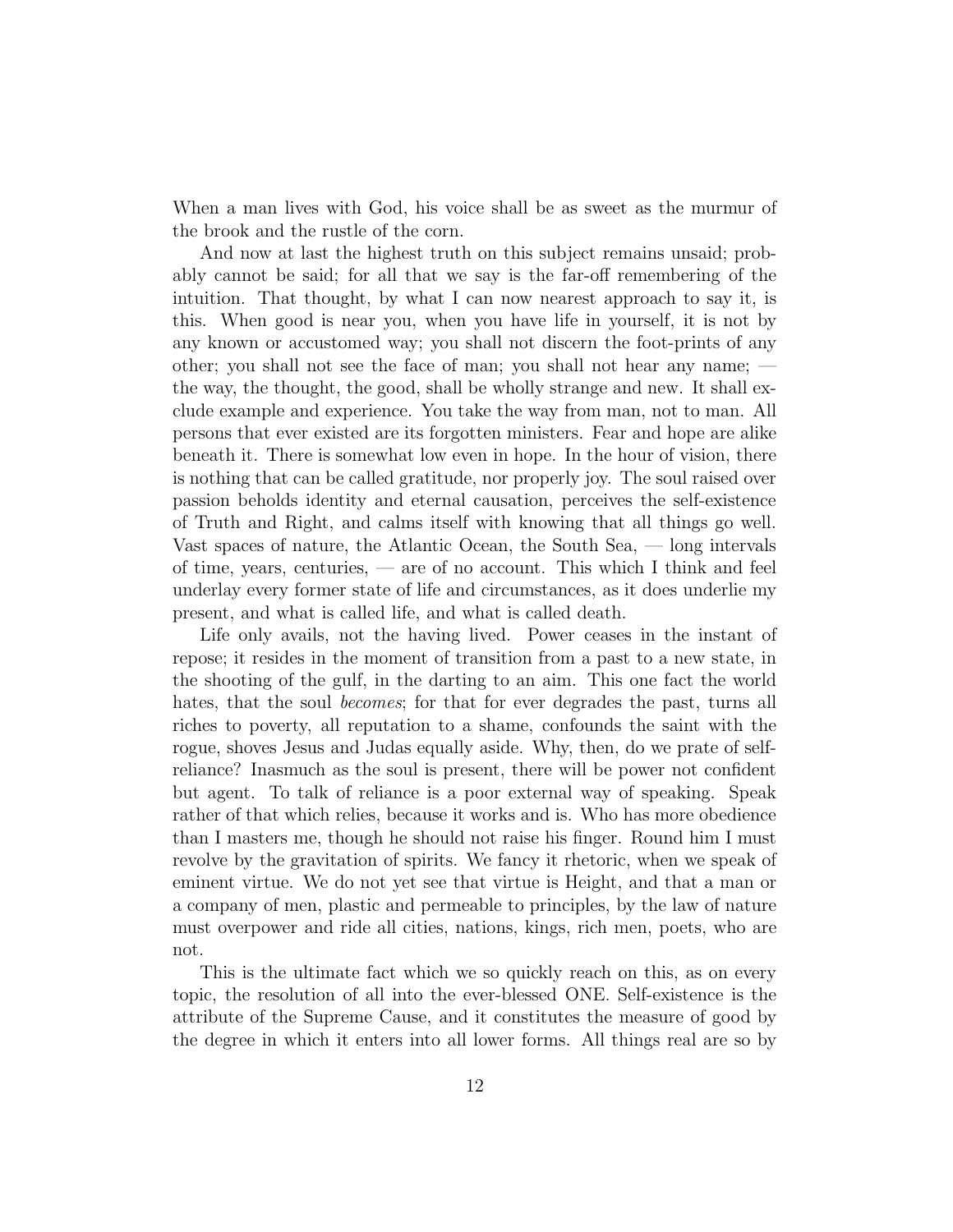so much virtue as they contain. Commerce, husbandry, hunting, whaling, war, eloquence, personal weight, are somewhat, and engage my respect as examples of its presence and impure action. I see the same law working in nature for conservation and growth. Power is in nature the essential measure of right. Nature suffers nothing to remain in her kingdoms which cannot help itself. The genesis and maturation of a planet, its poise and orbit, the bended tree recovering itself from the strong wind, the vital resources of every animal and vegetable, are demonstrations of the self-sufficing, and therefore self-relying soul.

Thus all concentrates: let us not rove; let us sit at home with the cause. Let us stun and astonish the intruding rabble of men and books and institutions, by a simple declaration of the divine fact. Bid the invaders take the shoes from off their feet, for God is here within. Let our simplicity judge them, and our docility to our own law demonstrate the poverty of nature and fortune beside our native riches.

But now we are a mob. Man does not stand in awe of man, nor is his genius admonished to stay at home, to put itself in communication with the internal ocean, but it goes abroad to beg a cup of water of the urns of other men. We must go alone. I like the silent church before the service begins, better than any preaching. How far off, how cool, how chaste the persons look, begirt each one with a precinct or sanctuary! So let us always sit. Why should we assume the faults of our friend, or wife, or father, or child, because they sit around our hearth, or are said to have the same blood? All men have my blood, and I have all men's. Not for that will I adopt their petulance or folly, even to the extent of being ashamed of it. But your isolation must not be mechanical, but spiritual, that is, must be elevation. At times the whole world seems to be in conspiracy to importune you with emphatic trifles. Friend, client, child, sickness, fear, want, charity, all knock at once at thy closet door, and say,  $-$  'Come out unto us.' But keep thy state; come not into their confusion. The power men possess to annoy me, I give them by a weak curiosity. No man can come near me but through my act. "What we love that we have, but by desire we bereave ourselves of the love."

If we cannot at once rise to the sanctities of obedience and faith, let us at least resist our temptations; let us enter into the state of war, and wake Thor and Woden, courage and constancy, in our Saxon breasts. This is to be done in our smooth times by speaking the truth. Check this lying hospitality and lying affection. Live no longer to the expectation of these deceived and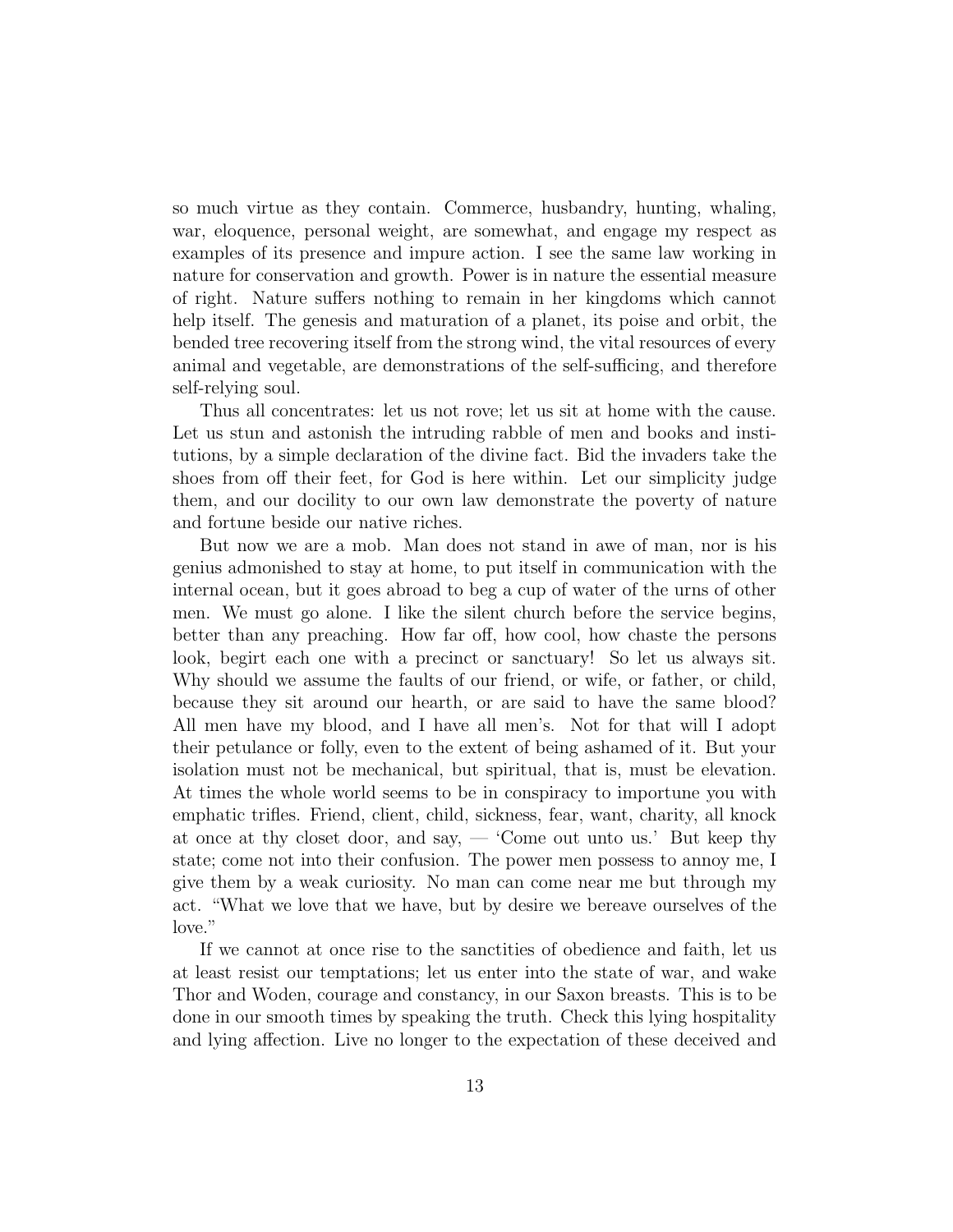deceiving people with whom we converse. Say to them, O father, O mother, O wife, O brother, O friend, I have lived with you after appearances hitherto. Henceforward I am the truth's. Be it known unto you that henceforward I obey no law less than the eternal law. I will have no covenants but proximities. I shall endeavour to nourish my parents, to support my family, to be the chaste husband of one wife, — but these relations I must fill after a new and unprecedented way. I appeal from your customs. I must be myself. I cannot break myself any longer for you, or you. If you can love me for what I am, we shall be the happier. If you cannot, I will still seek to deserve that you should. I will not hide my tastes or aversions. I will so trust that what is deep is holy, that I will do strongly before the sun and moon whatever inly rejoices me, and the heart appoints. If you are noble, I will love you; if you are not, I will not hurt you and myself by hypocritical attentions. If you are true, but not in the same truth with me, cleave to your companions; I will seek my own. I do this not selfishly, but humbly and truly. It is alike your interest, and mine, and all men's, however long we have dwelt in lies, to live in truth. Does this sound harsh to-day? You will soon love what is dictated by your nature as well as mine, and, if we follow the truth, it will bring us out safe at last. — But so you may give these friends pain. Yes, but I cannot sell my liberty and my power, to save their sensibility. Besides, all persons have their moments of reason, when they look out into the region of absolute truth; then will they justify me, and do the same thing.

The populace think that your rejection of popular standards is a rejection of all standard, and mere antinomianism; and the bold sensualist will use the name of philosophy to gild his crimes. But the law of consciousness abides. There are two confessionals, in one or the other of which we must be shriven. You may fulfil your round of duties by clearing yourself in the *direct*, or in the reflex way. Consider whether you have satisfied your relations to father, mother, cousin, neighbour, town, cat, and dog; whether any of these can upbraid you. But I may also neglect this reflex standard, and absolve me to myself. I have my own stern claims and perfect circle. It denies the name of duty to many offices that are called duties. But if I can discharge its debts, it enables me to dispense with the popular code. If any one imagines that this law is lax, let him keep its commandment one day.

And truly it demands something godlike in him who has cast off the common motives of humanity, and has ventured to trust himself for a taskmaster. High be his heart, faithful his will, clear his sight, that he may in good earnest be doctrine, society, law, to himself, that a simple purpose may be to him as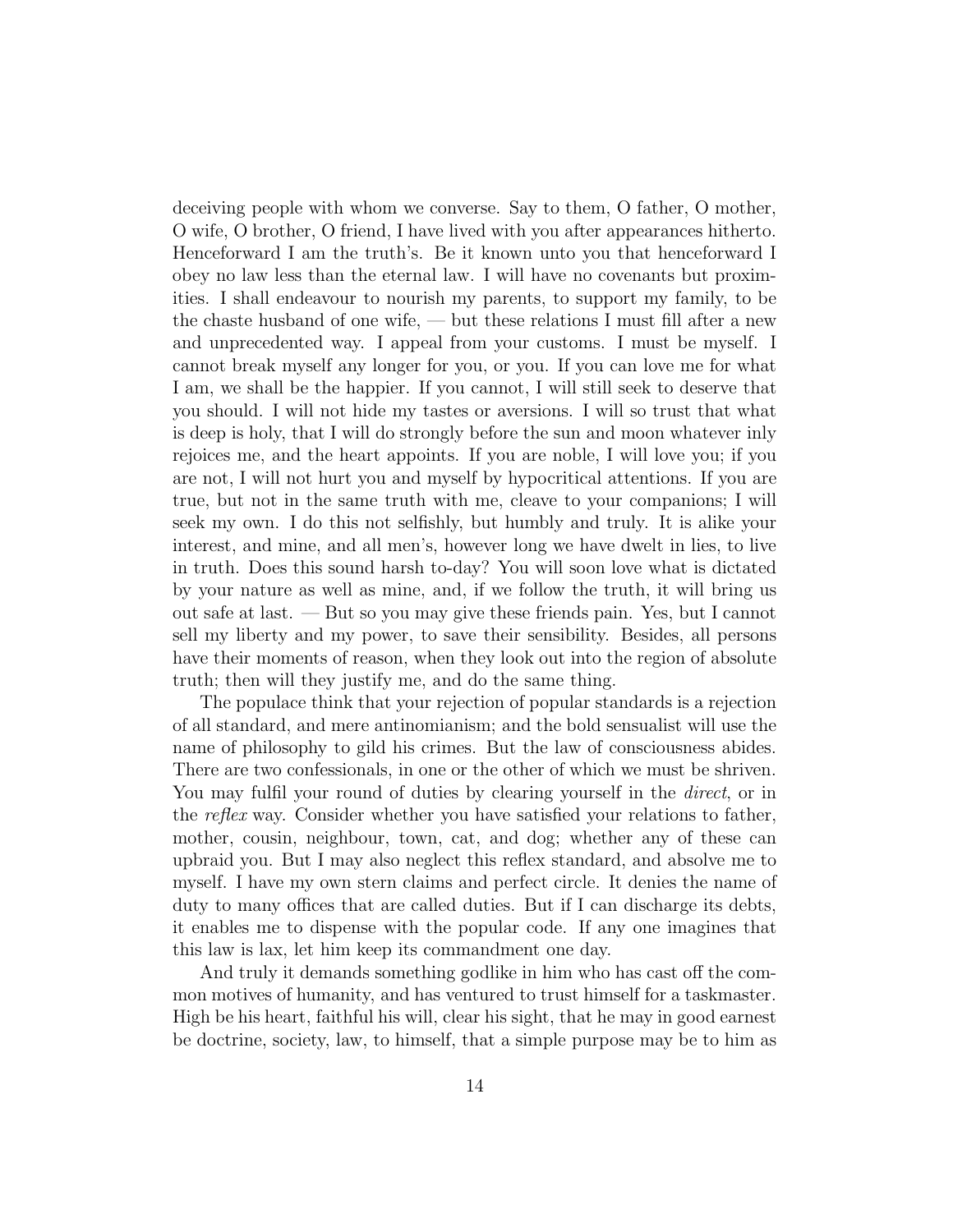strong as iron necessity is to others!

If any man consider the present aspects of what is called by distinction society, he will see the need of these ethics. The sinew and heart of man seem to be drawn out, and we are become timorous, desponding whimperers. We are afraid of truth, afraid of fortune, afraid of death, and afraid of each other. Our age yields no great and perfect persons. We want men and women who shall renovate life and our social state, but we see that most natures are insolvent, cannot satisfy their own wants, have an ambition out of all proportion to their practical force, and do lean and beg day and night continually. Our housekeeping is mendicant, our arts, our occupations, our marriages, our religion, we have not chosen, but society has chosen for us. We are parlour soldiers. We shun the rugged battle of fate, where strength is born.

If our young men miscarry in their first enterprises, they lose all heart. If the young merchant fails, men say he is ruined. If the finest genius studies at one of our colleges, and is not installed in an office within one year afterwards in the cities or suburbs of Boston or New York, it seems to his friends and to himself that he is right in being disheartened, and in complaining the rest of his life. A sturdy lad from New Hampshire or Vermont, who in turn tries all the professions, who teams it, farms it, peddles, keeps a school, preaches, edits a newspaper, goes to Congress, buys a township, and so forth, in successive years, and always, like a cat, falls on his feet, is worth a hundred of these city dolls. He walks abreast with his days, and feels no shame in not 'studying a profession,' for he does not postpone his life, but lives already. He has not one chance, but a hundred chances. Let a Stoic open the resources of man, and tell men they are not leaning willows, but can and must detach themselves; that with the exercise of self-trust, new powers shall appear; that a man is the word made flesh, born to shed healing to the nations, that he should be ashamed of our compassion, and that the moment he acts from himself, tossing the laws, the books, idolatries, and customs out of the window, we pity him no more, but thank and revere him, — and that teacher shall restore the life of man to splendor, and make his name dear to all history.

It is easy to see that a greater self-reliance must work a revolution in all the offices and relations of men; in their religion; in their education; in their pursuits; their modes of living; their association; in their property; in their speculative views.

1. In what prayers do men allow themselves! That which they call a holy office is not so much as brave and manly. Prayer looks abroad and asks for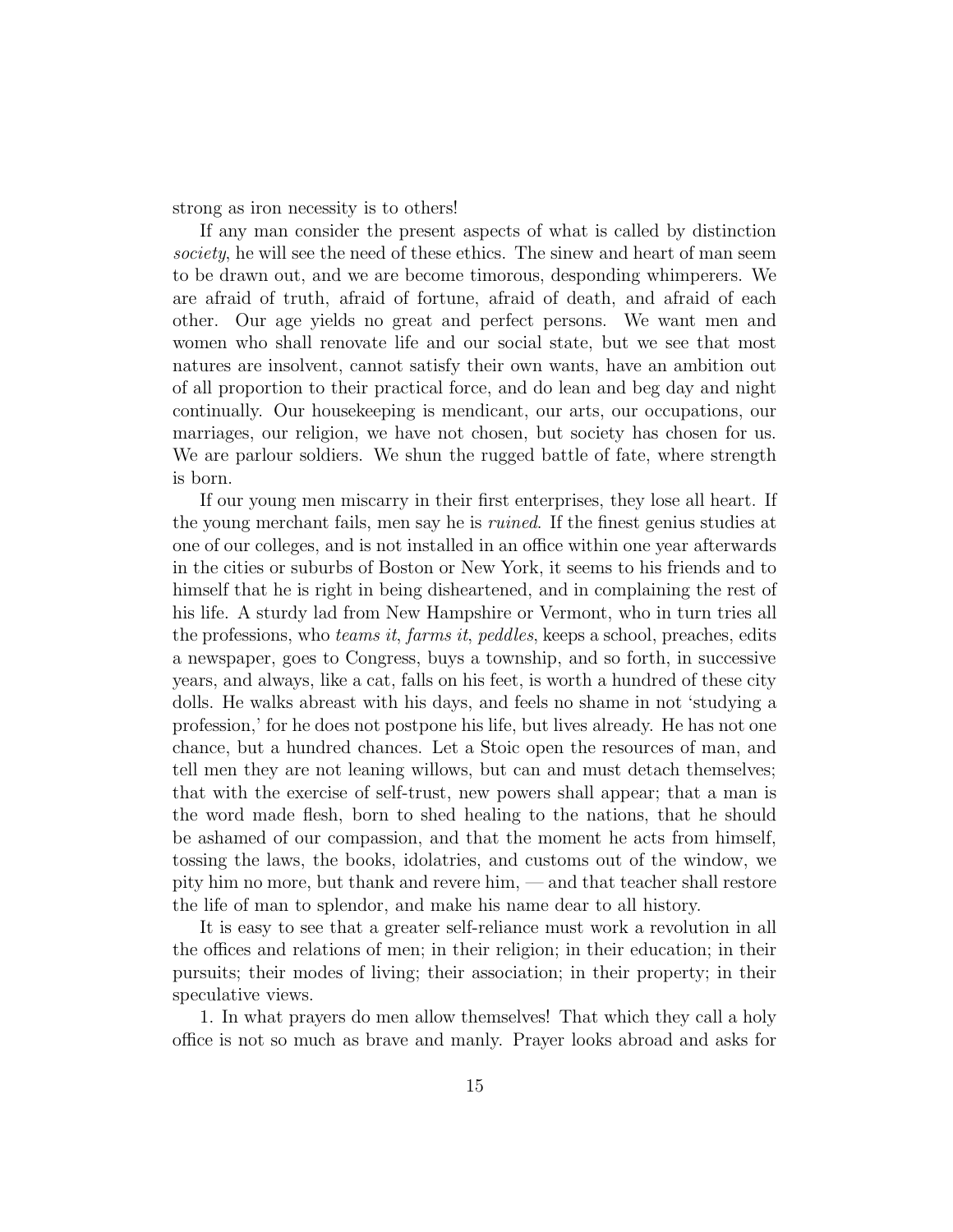some foreign addition to come through some foreign virtue, and loses itself in endless mazes of natural and supernatural, and mediatorial and miraculous. Prayer that craves a particular commodity, — any thing less than all good, — is vicious. Prayer is the contemplation of the facts of life from the highest point of view. It is the soliloquy of a beholding and jubilant soul. It is the spirit of God pronouncing his works good. But prayer as a means to effect a private end is meanness and theft. It supposes dualism and not unity in nature and consciousness. As soon as the man is at one with God, he will not beg. He will then see prayer in all action. The prayer of the farmer kneeling in his field to weed it, the prayer of the rower kneeling with the stroke of his oar, are true prayers heard throughout nature, though for cheap ends. Caratach, in Fletcher's Bonduca, when admonished to inquire the mind of the god Audate, replies, —

"His hidden meaning lies in our endeavours; Our valors are our best gods."

Another sort of false prayers are our regrets. Discontent is the want of self-reliance: it is infirmity of will. Regret calamities, if you can thereby help the sufferer; if not, attend your own work, and already the evil begins to be repaired. Our sympathy is just as base. We come to them who weep foolishly, and sit down and cry for company, instead of imparting to them truth and health in rough electric shocks, putting them once more in communication with their own reason. The secret of fortune is joy in our hands. Welcome evermore to gods and men is the self-helping man. For him all doors are flung wide: him all tongues greet, all honors crown, all eyes follow with desire. Our love goes out to him and embraces him, because he did not need it. We solicitously and apologetically caress and celebrate him, because he held on his way and scorned our disapprobation. The gods love him because men hated him. "To the persevering mortal," said Zoroaster, "the blessed Immortals are swift."

As men's prayers are a disease of the will, so are their creeds a disease of the intellect. They say with those foolish Israelites, 'Let not God speak to us, lest we die. Speak thou, speak any man with us, and we will obey.' Everywhere I am hindered of meeting God in my brother, because he has shut his own temple doors, and recites fables merely of his brother's, or his brother's brother's God. Every new mind is a new classification. If it prove a mind of uncommon activity and power, a Locke, a Lavoisier, a Hutton,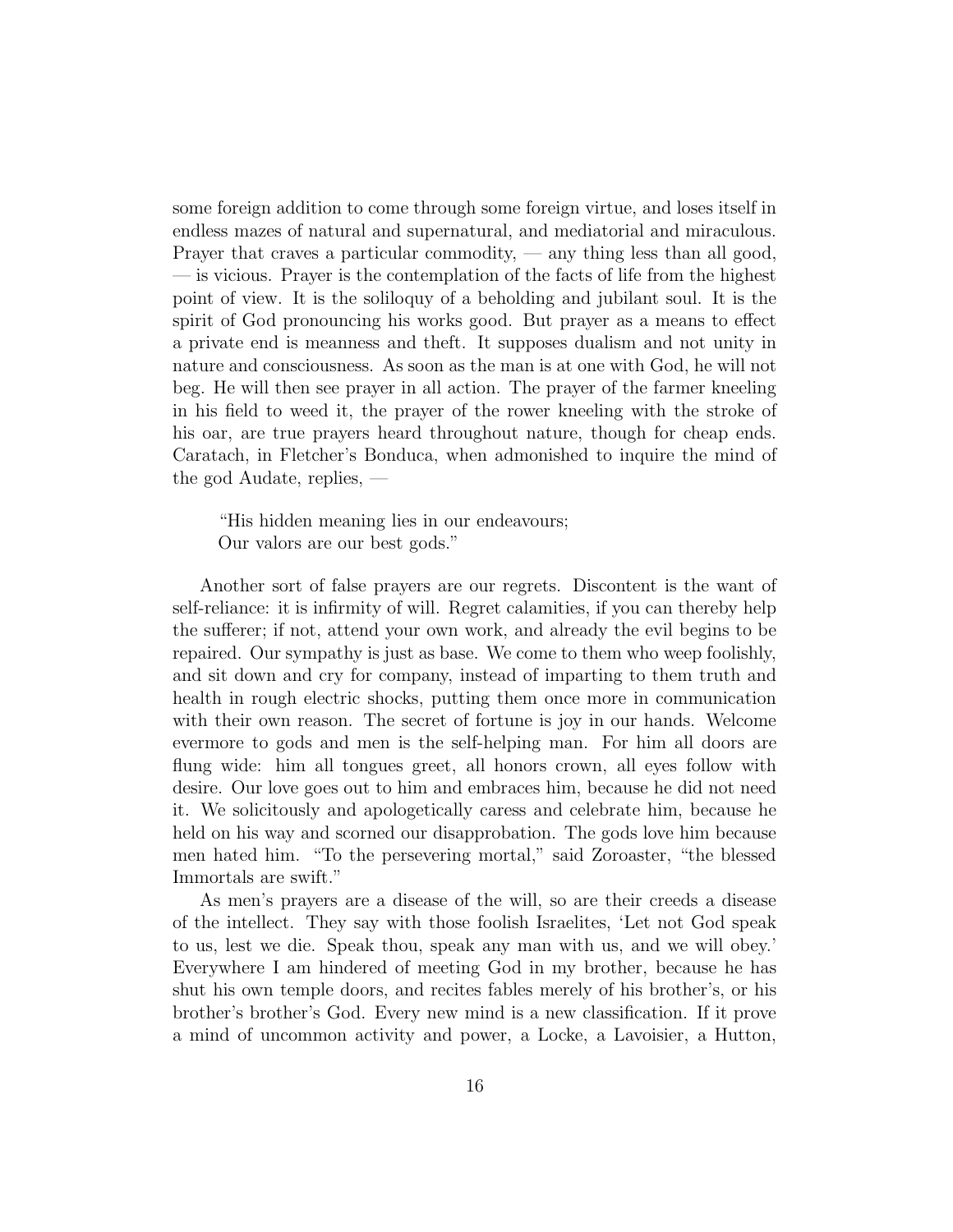a Bentham, a Fourier, it imposes its classification on other men, and lo! a new system. In proportion to the depth of the thought, and so to the number of the objects it touches and brings within reach of the pupil, is his complacency. But chiefly is this apparent in creeds and churches, which are also classifications of some powerful mind acting on the elemental thought of duty, and man's relation to the Highest. Such is Calvinism, Quakerism, Swedenborgism. The pupil takes the same delight in subordinating every thing to the new terminology, as a girl who has just learned botany in seeing a new earth and new seasons thereby. It will happen for a time, that the pupil will find his intellectual power has grown by the study of his master's mind. But in all unbalanced minds, the classification is idolized, passes for the end, and not for a speedily exhaustible means, so that the walls of the system blend to their eye in the remote horizon with the walls of the universe; the luminaries of heaven seem to them hung on the arch their master built. They cannot imagine how you aliens have any right to see,  $-$  how you can see; 'It must be somehow that you stole the light from us.' They do not yet perceive, that light, unsystematic, indomitable, will break into any cabin, even into theirs. Let them chirp awhile and call it their own. If they are honest and do well, presently their neat new pinfold will be too strait and low, will crack, will lean, will rot and vanish, and the immortal light, all young and joyful, million-orbed, million-colored, will beam over the universe as on the first morning.

2. It is for want of self-culture that the superstition of Travelling, whose idols are Italy, England, Egypt, retains its fascination for all educated Americans. They who made England, Italy, or Greece venerable in the imagination did so by sticking fast where they were, like an axis of the earth. In manly hours, we feel that duty is our place. The soul is no traveller; the wise man stays at home, and when his necessities, his duties, on any occasion call him from his house, or into foreign lands, he is at home still, and shall make men sensible by the expression of his countenance, that he goes the missionary of wisdom and virtue, and visits cities and men like a sovereign, and not like an interloper or a valet.

I have no churlish objection to the circumnavigation of the globe, for the purposes of art, of study, and benevolence, so that the man is first domesticated, or does not go abroad with the hope of finding somewhat greater than he knows. He who travels to be amused, or to get somewhat which he does not carry, travels away from himself, and grows old even in youth among old things. In Thebes, in Palmyra, his will and mind have become old and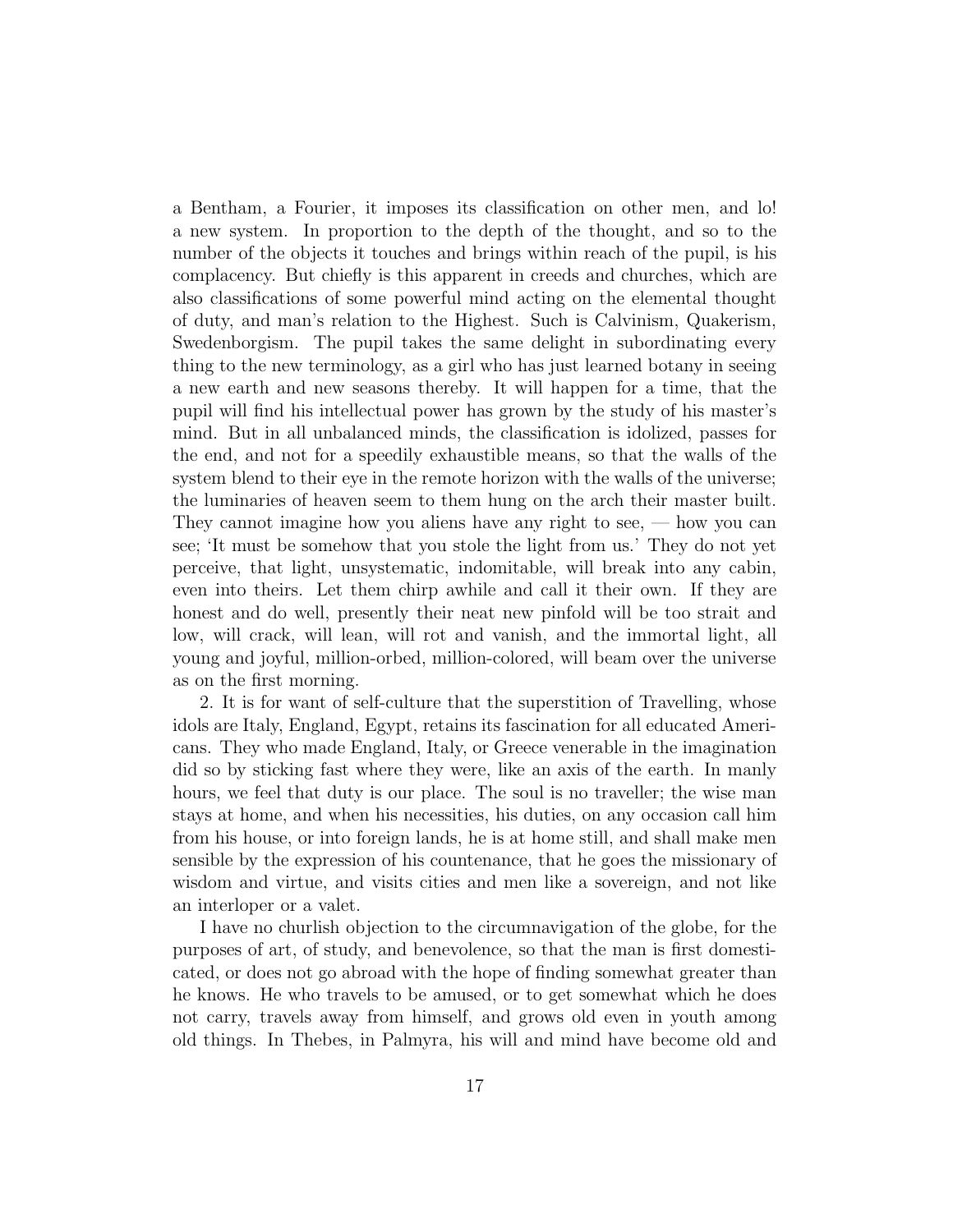dilapidated as they. He carries ruins to ruins.

Travelling is a fool's paradise. Our first journeys discover to us the indifference of places. At home I dream that at Naples, at Rome, I can be intoxicated with beauty, and lose my sadness. I pack my trunk, embrace my friends, embark on the sea, and at last wake up in Naples, and there beside me is the stern fact, the sad self, unrelenting, identical, that I fled from. I seek the Vatican, and the palaces. I affect to be intoxicated with sights and suggestions, but I am not intoxicated. My giant goes with me wherever I go.

3. But the rage of travelling is a symptom of a deeper unsoundness affecting the whole intellectual action. The intellect is vagabond, and our system of education fosters restlessness. Our minds travel when our bodies are forced to stay at home. We imitate; and what is imitation but the travelling of the mind? Our houses are built with foreign taste; our shelves are garnished with foreign ornaments; our opinions, our tastes, our faculties, lean, and follow the Past and the Distant. The soul created the arts wherever they have flourished. It was in his own mind that the artist sought his model. It was an application of his own thought to the thing to be done and the conditions to be observed. And why need we copy the Doric or the Gothic model? Beauty, convenience, grandeur of thought, and quaint expression are as near to us as to any, and if the American artist will study with hope and love the precise thing to be done by him, considering the climate, the soil, the length of the day, the wants of the people, the habit and form of the government, he will create a house in which all these will find themselves fitted, and taste and sentiment will be satisfied also.

Insist on yourself; never imitate. Your own gift you can present every moment with the cumulative force of a whole life's cultivation; but of the adopted talent of another, you have only an extemporaneous, half possession. That which each can do best, none but his Maker can teach him. No man yet knows what it is, nor can, till that person has exhibited it. Where is the master who could have taught Shakspeare? Where is the master who could have instructed Franklin, or Washington, or Bacon, or Newton? Every great man is a unique. The Scipionism of Scipio is precisely that part he could not borrow. Shakspeare will never be made by the study of Shakspeare. Do that which is assigned you, and you cannot hope too much or dare too much. There is at this moment for you an utterance brave and grand as that of the colossal chisel of Phidias, or trowel of the Egyptians, or the pen of Moses, or Dante, but different from all these. Not possibly will the soul all rich, all eloquent, with thousand-cloven tongue, deign to repeat itself; but if you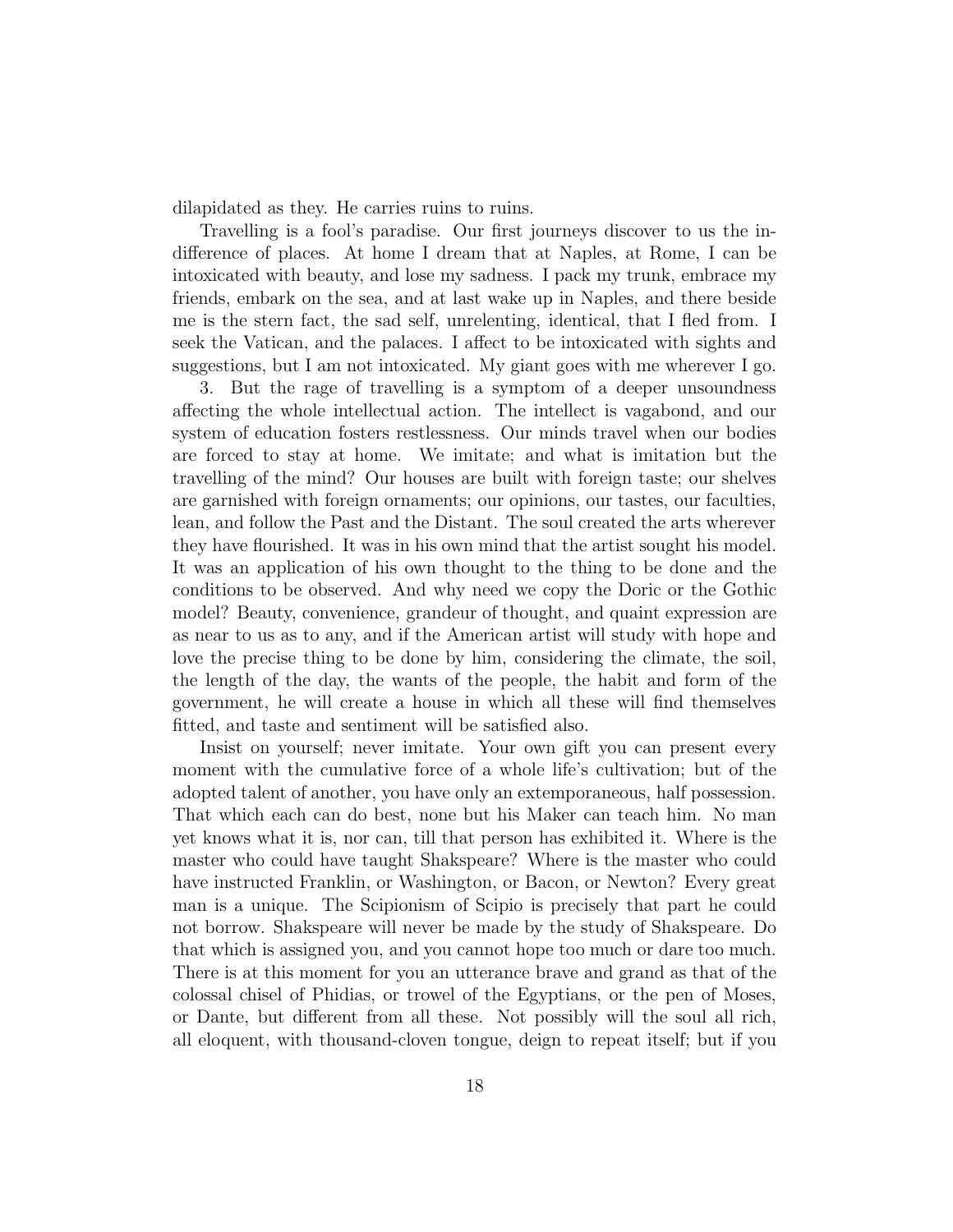can hear what these patriarchs say, surely you can reply to them in the same pitch of voice; for the ear and the tongue are two organs of one nature. Abide in the simple and noble regions of thy life, obey thy heart, and thou shalt reproduce the Foreworld again.

4. As our Religion, our Education, our Art look abroad, so does our spirit of society. All men plume themselves on the improvement of society, and no man improves.

Society never advances. It recedes as fast on one side as it gains on the other. It undergoes continual changes; it is barbarous, it is civilized, it is christianized, it is rich, it is scientific; but this change is not amelioration. For every thing that is given, something is taken. Society acquires new arts, and loses old instincts. What a contrast between the well-clad, reading, writing, thinking American, with a watch, a pencil, and a bill of exchange in his pocket, and the naked New Zealander, whose property is a club, a spear, a mat, and an undivided twentieth of a shed to sleep under! But compare the health of the two men, and you shall see that the white man has lost his aboriginal strength. If the traveller tell us truly, strike the savage with a broad axe, and in a day or two the flesh shall unite and heal as if you struck the blow into soft pitch, and the same blow shall send the white to his grave.

The civilized man has built a coach, but has lost the use of his feet. He is supported on crutches, but lacks so much support of muscle. He has a fine Geneva watch, but he fails of the skill to tell the hour by the sun. A Greenwich nautical almanac he has, and so being sure of the information when he wants it, the man in the street does not know a star in the sky. The solstice he does not observe; the equinox he knows as little; and the whole bright calendar of the year is without a dial in his mind. His note-books impair his memory; his libraries overload his wit; the insurance-office increases the number of accidents; and it may be a question whether machinery does not encumber; whether we have not lost by refinement some energy, by a Christianity entrenched in establishments and forms, some vigor of wild virtue. For every Stoic was a Stoic; but in Christendom where is the Christian?

There is no more deviation in the moral standard than in the standard of height or bulk. No greater men are now than ever were. A singular equality may be observed between the great men of the first and of the last ages; nor can all the science, art, religion, and philosophy of the nineteenth century avail to educate greater men than Plutarch's heroes, three or four and twenty centuries ago. Not in time is the race progressive. Phocion, Socrates, Anaxagoras, Diogenes, are great men, but they leave no class. He who is re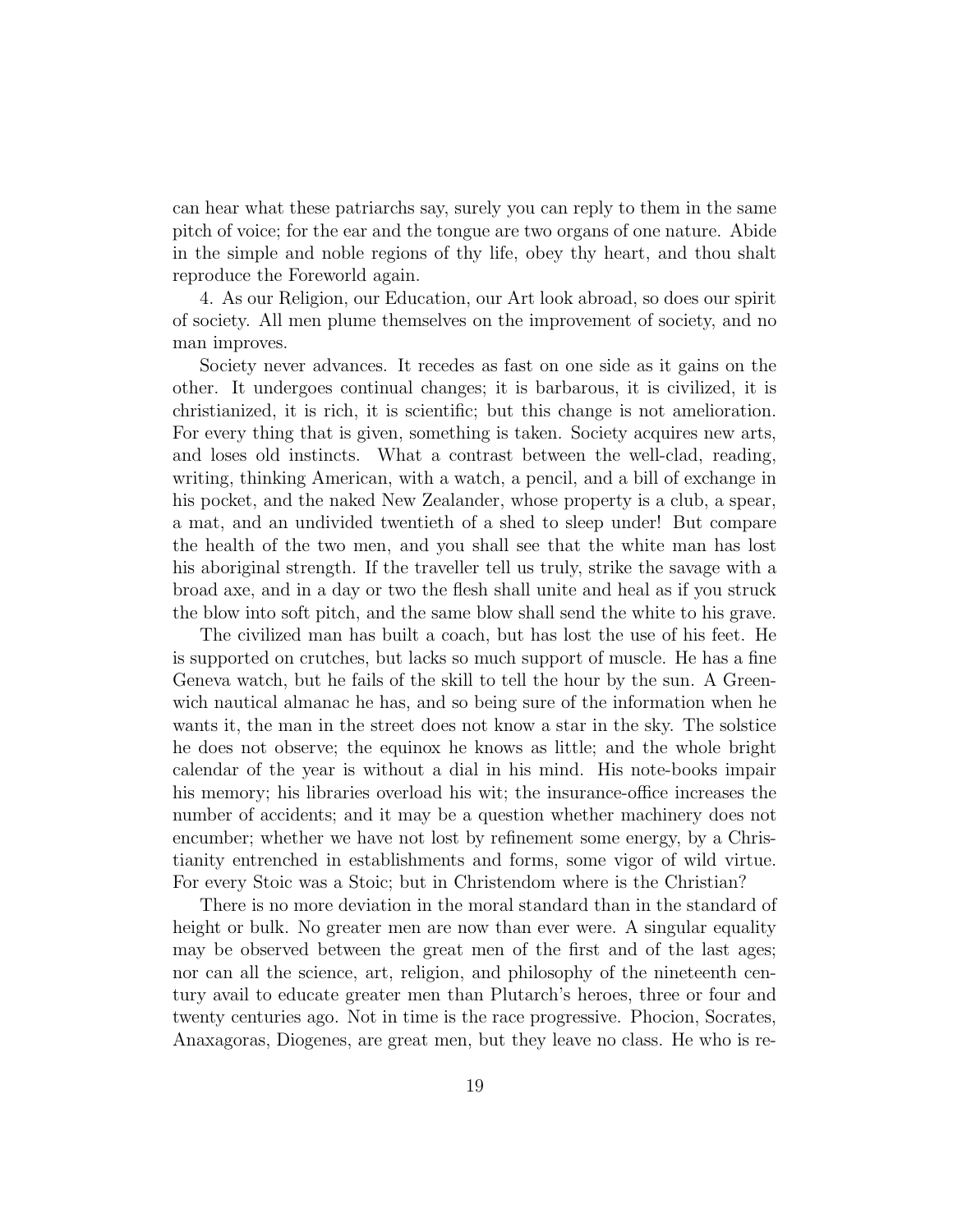ally of their class will not be called by their name, but will be his own man, and, in his turn, the founder of a sect. The arts and inventions of each period are only its costume, and do not invigorate men. The harm of the improved machinery may compensate its good. Hudson and Behring accomplished so much in their fishing-boats, as to astonish Parry and Franklin, whose equipment exhausted the resources of science and art. Galileo, with an opera-glass, discovered a more splendid series of celestial phenomena than any one since. Columbus found the New World in an undecked boat. It is curious to see the periodical disuse and perishing of means and machinery, which were introduced with loud laudation a few years or centuries before. The great genius returns to essential man. We reckoned the improvements of the art of war among the triumphs of science, and yet Napoleon conquered Europe by the bivouac, which consisted of falling back on naked valor, and disencumbering it of all aids. The Emperor held it impossible to make a perfect army, says Las Casas, "without abolishing our arms, magazines, commissaries, and carriages, until, in imitation of the Roman custom, the soldier should receive his supply of corn, grind it in his hand-mill, and bake his bread himself."

Society is a wave. The wave moves onward, but the water of which it is composed does not. The same particle does not rise from the valley to the ridge. Its unity is only phenomenal. The persons who make up a nation to-day, next year die, and their experience with them.

And so the reliance on Property, including the reliance on governments which protect it, is the want of self-reliance. Men have looked away from themselves and at things so long, that they have come to esteem the religious, learned, and civil institutions as guards of property, and they deprecate assaults on these, because they feel them to be assaults on property. They measure their esteem of each other by what each has, and not by what each is. But a cultivated man becomes ashamed of his property, out of new respect for his nature. Especially he hates what he has, if he see that it is accidental, — came to him by inheritance, or gift, or crime; then he feels that it is not having; it does not belong to him, has no root in him, and merely lies there, because no revolution or no robber takes it away. But that which a man is, does always by necessity acquire, and what the man acquires is living property, which does not wait the beck of rulers, or mobs, or revolutions, or fire, or storm, or bankruptcies, but perpetually renews itself wherever the man breathes. "Thy lot or portion of life," said the Caliph Ali, "is seeking after thee; therefore be at rest from seeking after it." Our dependence on these foreign goods leads us to our slavish respect for numbers. The political par